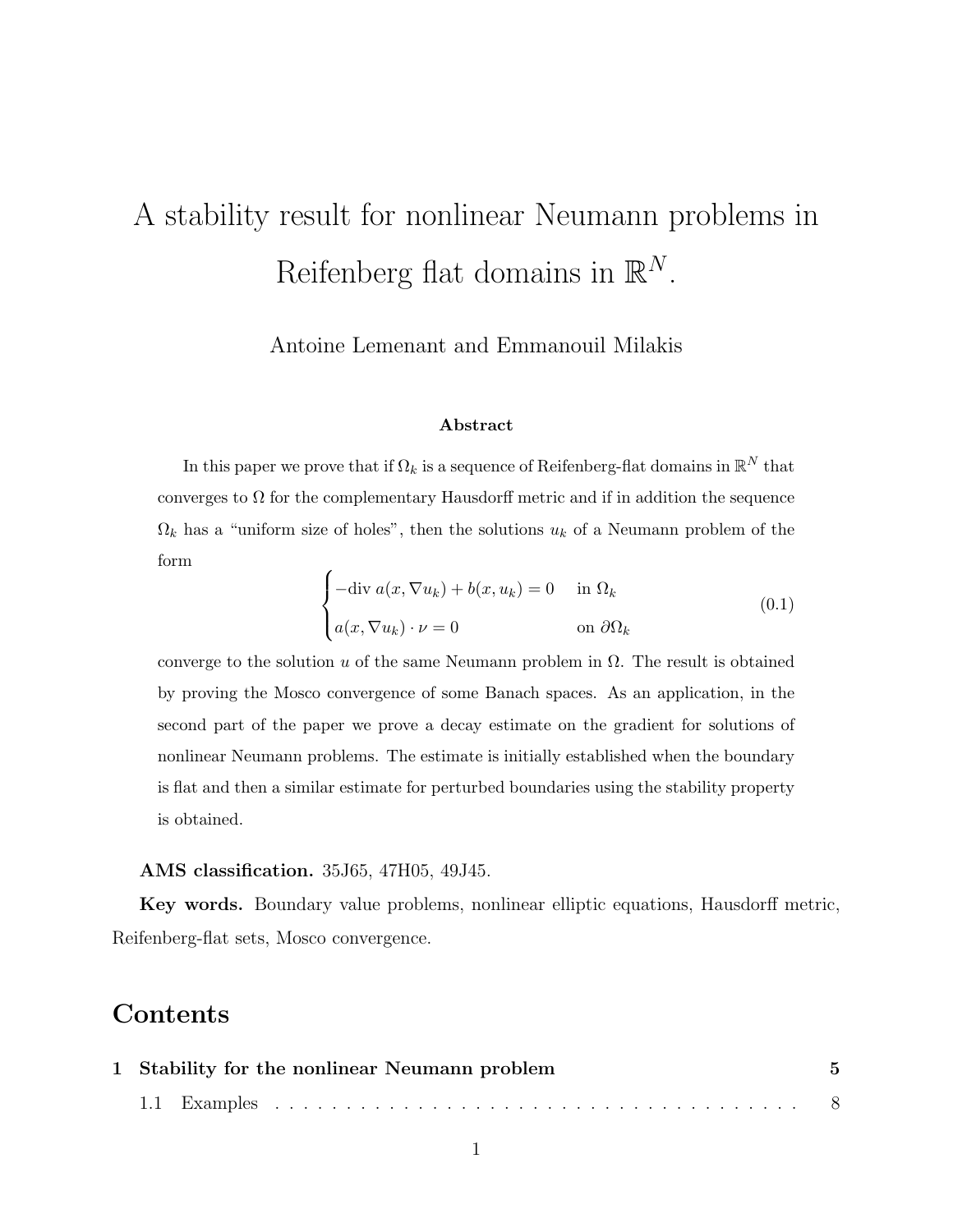|   |     | 1.1.1 A counterexample $\ldots \ldots \ldots \ldots \ldots \ldots \ldots \ldots \ldots \ldots$             |    |
|---|-----|------------------------------------------------------------------------------------------------------------|----|
|   |     |                                                                                                            |    |
|   | 1.2 |                                                                                                            |    |
|   | 1.3 | Mosco-convergence $\ldots \ldots \ldots \ldots \ldots \ldots \ldots \ldots \ldots \ldots \ldots \ldots 16$ |    |
|   |     |                                                                                                            |    |
|   |     | 2 Stability for problems with mixed boundary conditions                                                    | 18 |
| 3 |     | A decay estimate and its stability                                                                         | 20 |
|   | 3.1 | In the complement of a hyperplane $\dots \dots \dots \dots \dots \dots \dots \dots \dots$                  | 22 |

### Introduction

In this paper we study the stability of solutions for the following nonlinear Neumann problem

$$
\begin{cases}\n-\text{div } a(x, \nabla u) + b(x, u) = 0 & \text{in } \Omega \\
a(x, \nabla u) \cdot \nu = 0 & \text{on } \partial\Omega\n\end{cases}
$$
\n(0.2)

where  $\Omega$  is a bounded subset of  $\mathbb{R}^N$ ,  $a: \mathbb{R}^N \times \mathbb{R}^N \to \mathbb{R}^N$  and  $b: \mathbb{R}^N \times \mathbb{R} \to \mathbb{R}$  are two Carathéodory functions satisfying suitable monotonicity, coerciveness and growth conditions (see (1.2)-(1.3) below). More precisely, we are interested in the following question. Let  $\Omega_k$ be a sequence of open sets in  $\mathbb{R}^N$  that converges to  $\Omega$  for the Hausdorff distance. Let  $u_k$  be the sequence of solutions for the problem  $(0.2)$  in  $\Omega_k$  and let u be the solution associated to  $\Omega$ . Is it true that  $u_k$  converges to u? If the answer is positive we say that the problem  $(0.2)$ is stable along the sequence  $\Omega_k$  (see Definition 3).

This question was studied by many authors in the last decade, principally in dimension 2, for smooth and non smooth domains. The case of non smooth domain, and more specifically domains with cracks, appears typically in applications from fracture mechanics. In addition, the problem of stability is linked to the notions of Mosco convergence or Gamma convergence, which are powerful tools to study the semicontinuity of functionals in shape optimization problems or for instance the Mumford-Shah functional in image processing.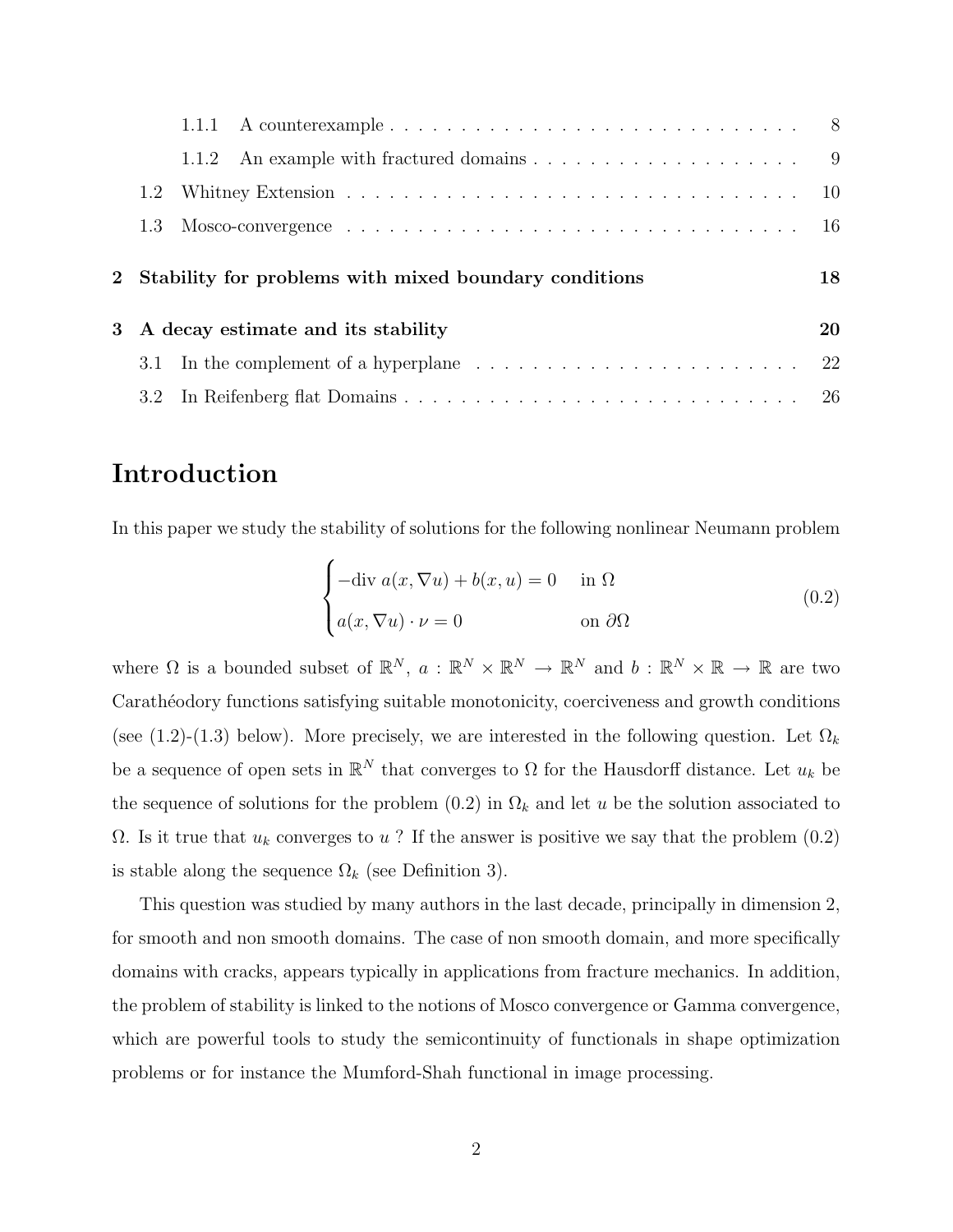Recently, G. Dal Maso, F. Ebobisse and M. Ponsiglione [6] proved that in dimension 2, if  $\Omega_k$  tends to  $\Omega$  for the complementary Hausdorff distance in  $\mathbb{R}^2$ ,  $|\Omega_k|$  tends to  $|\Omega|$  and if the number of the connected components of the complements  $\Omega_k^c$  are uniformly bounded, then the problem (0.2) is stable. This stability property extends the corresponding results of A. Chambolle and F. Doveri [5] and also D. Bucur and N. Varchon [4]. In particular, the authors showed that the stability is equivalent to the convergence of some Banach spaces in the sense of Mosco.

According to the authors knowledge, only very few results have been proven in higher dimensions. In [12], A. Giacomini proves a stability result in  $\mathbb{R}^N$  for fractured locally Lipschitz domains where an approach involving the Mosco convergence is also used.

A famous example called the "Neumann Sieve" ([10], [19], [21]), shows that in many cases the stability is not true. The general idea, for instance in dimension 2, is that if one considers a sequence of 1-dimensional sets  $E_k$  in  $B(0, 1)$  with more and more holes of size  $\frac{1}{k}$ but with always same global length, it could happen that  $E<sub>k</sub>$  would converge to a segment while the problem (0.2) is not stable along the sequence  $B(0, 1)\backslash E_k$ . One can notice that this example is very close to the one that makes the Hausdorff measure  $K \mapsto H^1(K)$  not lower semicontinuous with respect to the Hausdorff distance.

In this paper, we partially extend the results of [6] and [12]. We prove that if  $\Omega_k$  converges to  $\Omega$  for the complementary Hausdorff distance in  $\mathbb{R}^N$  and if  $\{\Omega_k\}$  is a sequence of Reifenberg flat domains with "uniform size of holes", then problem  $(0.2)$  is stable along the sequence  $\{\Omega_k\}$ . The main point is to prove that the limit in the sense of Mosco, of the space of restrictions of functions in  $W^{1,p}(\Omega_k)$  is the space of restrictions of functions in  $W^{1,p}(\Omega)$ .

The notion of "uniform size of holes" (Definition 8) is here to avoid the "Neumann Sieve" problem as described above. Indeed, we want to allow crack domains but according to our definition of uniform size of holes, the "tips" of the cracks can never become arbitrary closer to each other at the limit.

Our theorem partially extends the result of [6] in any dimension, and it also can be considered as an extension of [12] since the regularity of our sets is weaker than Lipschitz. Indeed, Reifenberg flat sets are ones that are locally well-approximated by hyperplanes, at every scale. This allows for instance some "Hölderian spirals" or fractal boundaries (see  $[9]$ ).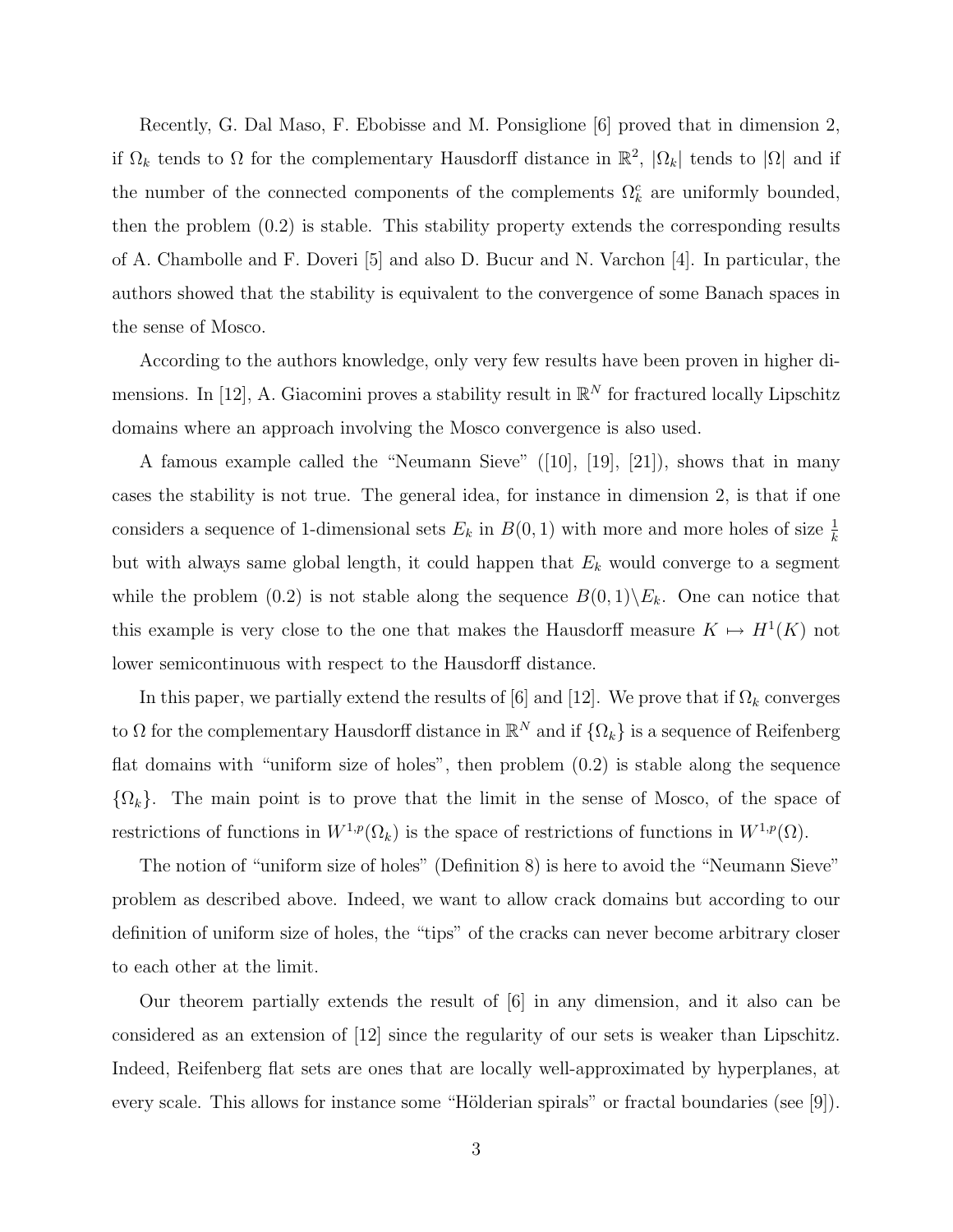Reifenberg flat sets are naturally used in the study of boundary regularity and the regularity of free boundaries coming from a minimization problem (see for instance [7], [8], [15], [18] and references therein). As we shall see in the sequel, Reifenberg flat domains are moreover very well-adapted in the construction of good extensions for functions in the Sobolev space, which is the key ingredient for proving the Mosco convergence. This sort of technics were also used in [14], and probably appeared for the first time in [13] while Peter Jones was seeking some geometrical conditions to define a class of extension domains.

In the second part of the paper, we prove a decay estimate for the solution to nonlinear elliptic operators of divergence form at the boundary. At first glance we prove the decay when the boundary is flat. This is done by establishing a differential inequality and using some estimates on the smallest eigenvalue in the half-sphere. Then we use the stability to prove that this estimate is still true when the boundary is a Reifenberg flat set close enough to a hyperplane.

This decay result gives a nice example of how the stability property can be used. It can be considered as a partial extension of [14] for nonlinear minimizers. In addition, such a decay estimate is useful for studying minimizers of fully nonlinear convex functionals. We anticipate that a similar argument is needed in our study for the regularity of minimizers of the Mumford-Shah functional with a nonlinear term of energy. This fact along with a slightly different approach will be the content of a forthcoming paper [16].

Notation :

The real numbers p and q satisfy  $1 < p \leq 2 \leq q < +\infty$  and  $\frac{1}{p} + \frac{1}{q}$  $\frac{1}{q} = 1.$ 

 $\partial\Omega := \overline{\Omega}\backslash\Omega$ , the topological boundary of  $\Omega$ .

 $W^{1,p}(\Omega) :=$  the Sobolev space.

 $C_c^1(\Omega) := \text{space of } C^1(\Omega) \text{ functions with compact support.}$ 

 $\nu :=$  the outward normal vector.

 $|A| :=$  the Lebesgue measure of the Borel set A.

 $d_H :=$  the Hausdorff distance (defined in (1.4)).

 $A^c$ : the complement of the set A.

 $A \triangle B := A \setminus B \cup B \setminus A$ .

 $B(x, r) :=$  the ball with center at x and radius r.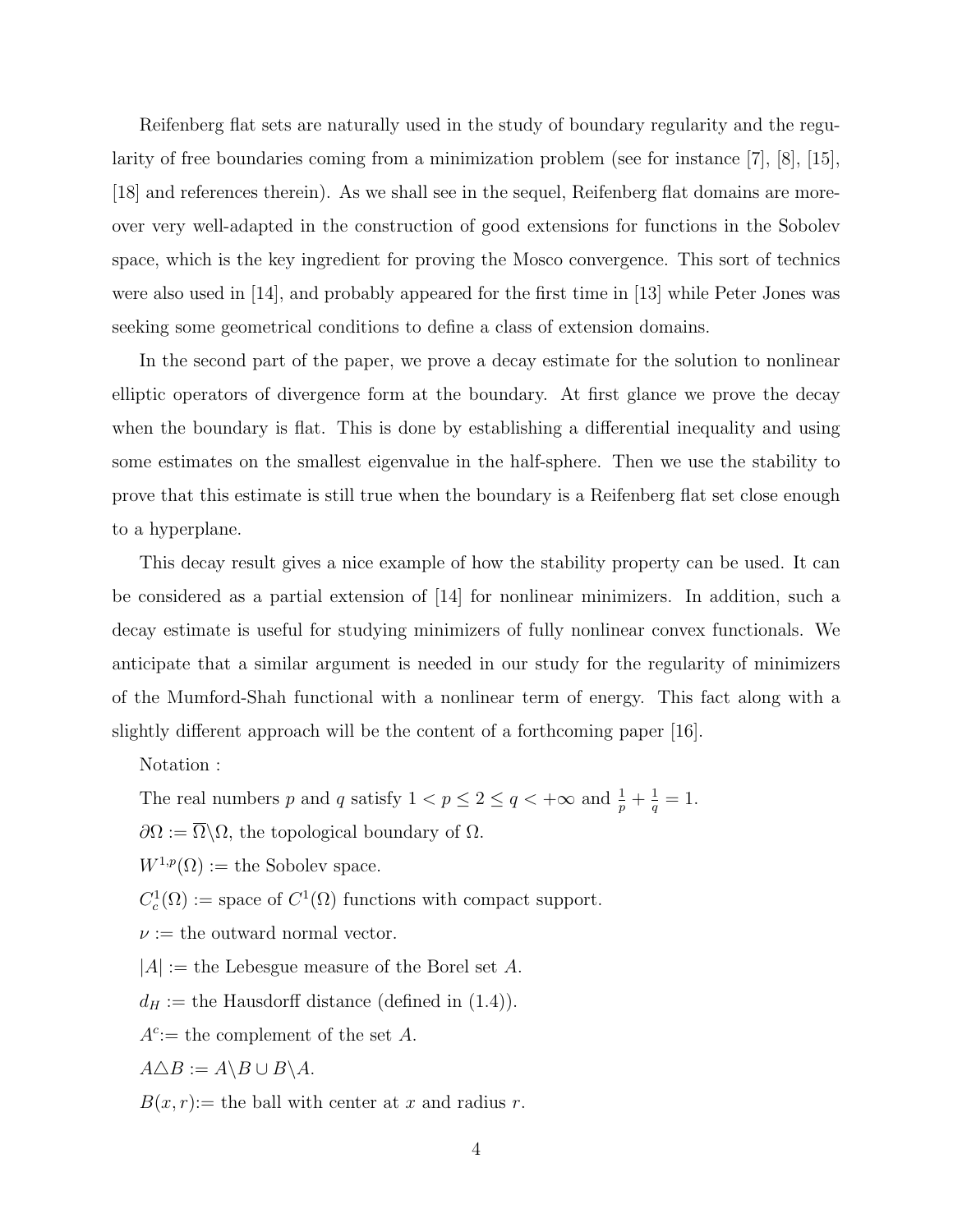$C := a$  positive constant, that could vary from line to line, and that only could depend on dimension.

### 1 Stability for the nonlinear Neumann problem

Let  $\Omega$  be an open bounded subset of  $\mathbb{R}^N$ . In this section we prove the stability for problem  $(0.2)$  where  $a: \mathbb{R}^N \times \mathbb{R}^N \to \mathbb{R}^N$  and  $b: \mathbb{R}^N \times \mathbb{R} \to \mathbb{R}$  are two Carathéodory functions satisfying the following assumptions : there exist  $0 < c_1 \leq c_2$ ,  $\alpha \in L^q(\mathbb{R}^N)$ , and  $\beta \in L^1(\mathbb{R}^N)$ such that, for almost every  $x \in \mathbb{R}^N$  and for every  $\xi, \xi_1, \xi_2 \in \mathbb{R}^N$  with  $\xi_1 \neq \xi_2$ 

$$
\langle a(x,\xi_1) - a(x,\xi_2), (\xi_1 - \xi_2) \rangle > 0 ; \qquad (1.1)
$$

$$
|a(x,\xi)| \le \alpha(x) + c_2 |\xi|^{p-1} ; \tag{1.2}
$$

$$
a(x,\xi)\cdot\xi \ge -\beta(x) + c_1|\xi|^p. \tag{1.3}
$$

We assume that b satisfies the same inequalities.

Throughout the paper we assume that (0.2) is satisfied in the usual weak sense of Sobolev spaces, that is  $u \in W^{1,p}(\Omega)$  and

$$
\int_{\Omega} \langle a(x, \nabla u), \nabla \varphi \rangle + \langle b(x, u), \varphi \rangle \, dx = 0
$$

for all  $\varphi \in W^{1,p}(\Omega)$ . It is well known that problem  $(0.2)$  has a unique solution in  $W^{1,p}(\Omega)$  $(see [17]).$ 

If A and B are two nonempty closed subsets of  $\mathbb{R}^N$ , we define the Hausdorff distance between  $A$  and  $B$  by

$$
d_H(A, B) := \max \{ \sup_{x \in B} d(x, A), \sup_{x \in A} d(x, B) \}
$$
(1.4)

where  $d(x, A) = \text{dist}(x, A)$ .

**Definition 1.** Let  $\{\Omega_k\}_{k\in\mathbb{N}}$  and  $\Omega$  be some nonempty open subsets of  $\mathbb{R}^N$ . We say that  $\Omega_k$ converges to  $\Omega$  for the complementary Hausdorff distance if  $d_H(\Omega_k^c, \Omega^c)$  tends to 0.

**Remark 2.** Notice that if  $\Omega_k$  tends to  $\Omega$  for the complementary Hausdorff distance, then  $d_H(\partial\Omega_k, \partial\Omega)$  tends to zero, but observe that the converse is false in general (for instance take  $\Omega_k := (\frac{1}{k}, +\infty)$  and  $\Omega := (-\infty, 0)$ .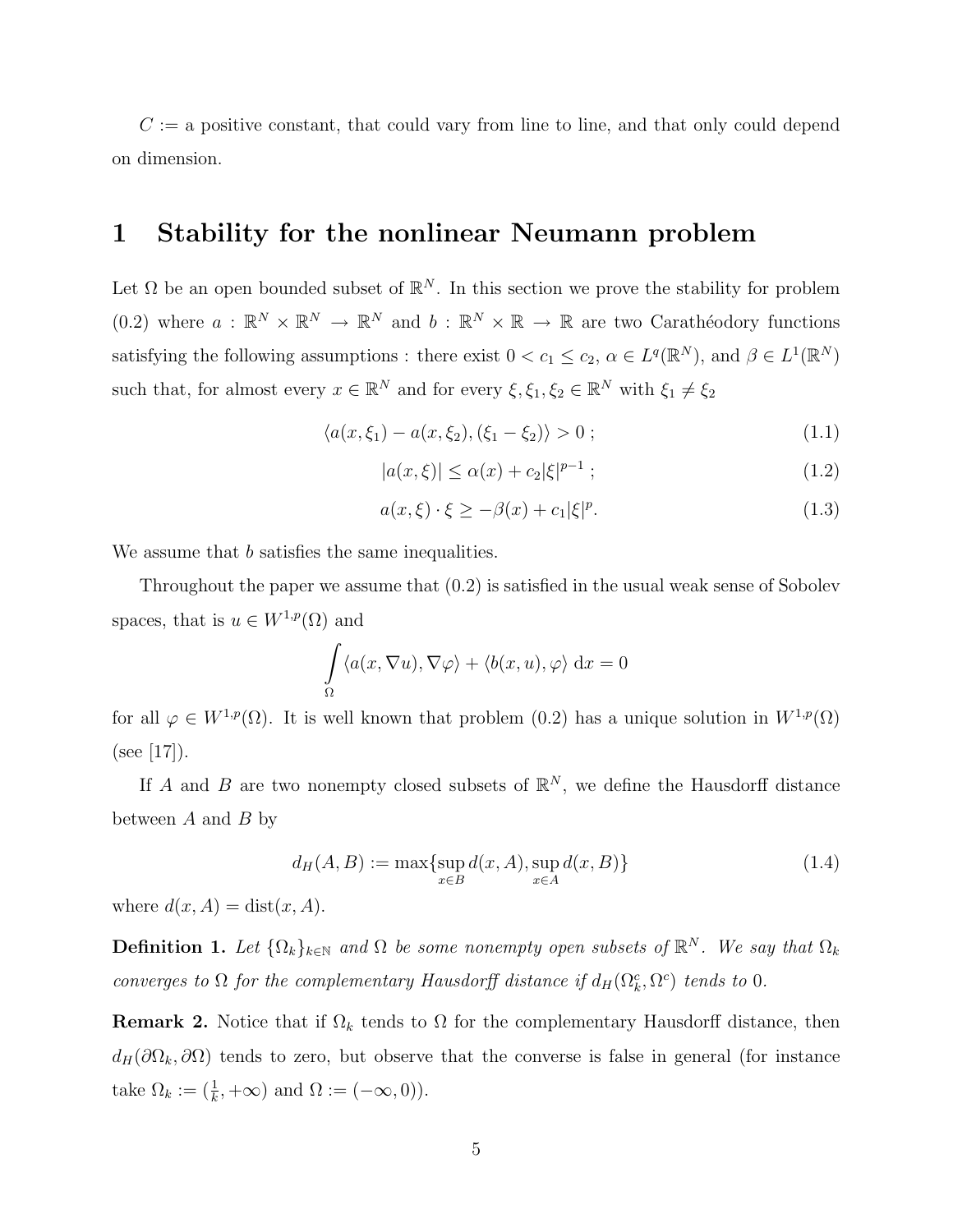Suppose that  $\Omega_k$  converges to  $\Omega$  for the complementary Hausdorff distance, and let  $u_k$ be a weak solution of the problem

$$
\begin{cases}\n-\text{div } a(x, \nabla u_k) + b(x, u_k) = 0 & \text{in } \Omega_k \\
a(x, \nabla u_k) \cdot \nu = 0 & \text{on } \partial \Omega_k.\n\end{cases}
$$
\n(1.5)

**Definition 3.** We say that problem (0.2) is stable along the sequence  $\Omega_k$ , if the following holds: Let  $u_k \in W^{1,p}(\Omega_k)$  be a sequence of solutions of the problem (1.5) in  $\Omega_k$ . Then  $(u_k 1_{\Omega_k}, \nabla u_k 1_{\Omega_k})$  converges strongly to  $(v1_{\Omega}, \nabla v1_{\Omega})$  in  $L^p(\mathbb{R}^N) \times L^p(\mathbb{R}^N, \mathbb{R}^N)$  and v is a solution of problem (0.2).

We seek conditions on  $\Omega_k$  to make the problem (0.2) stable.

**Definition 4.** A  $(\delta, r_0)$ -Reifenberg-flat domain  $\Omega \subset \mathbb{R}^N$  is an open bounded set such that for each  $x \in \partial\Omega$  and for any  $r \leq r_0$  there exist a hyperplane  $P(x, r)$  containing x such that

$$
\frac{1}{r} \sup_{y \in \partial \Omega \cap B(x,r)} dist(y, P(x,r)) \le \delta.
$$
\n(1.6)

Our definition of Reifenberg-flat domains is not exactly the same that could be found in the literature, essentially from the fact that we didn't take a bilateral definition of the distance in (1.6) in order to allow cracks (when the domain lies in each side of its boundary). Using the terminology of [14], our Reifenberg-flat domains should be called "weak Reifenbergflat domains". Observe that our definition allows the fact that  $\partial\Omega$  could have a infinite number of connected components. Moreover in our definition,  $\Omega$  is not supposed to be connected.

The topological disc theorem of Reifenberg [20] says that, under some additional separation conditions and if  $\delta$  is small enough, then the boundary of a Reifenberg-flat domain is locally the bi-hölderian image of a  $N-1$  dimensional unit disc. In addition, this is optimal since a Reifenberg-flat domain can admit some Hölder spiral. It is worth mentioning that a Reifenberg-flat domain could have a fractal "snowflake-like" boundary as it is shown in [9]. As a consequence, the regularity of our domains is weaker than the one considered in [12] which are essentially locally Lipschitz domains.

Now we consider a topological assumption in order to avoid the problem of "Neumann Sieves" (see [19]). For a Reifenberg-flat domain  $\Omega$  and for any ball  $B(x, r)$  centered at  $\partial\Omega$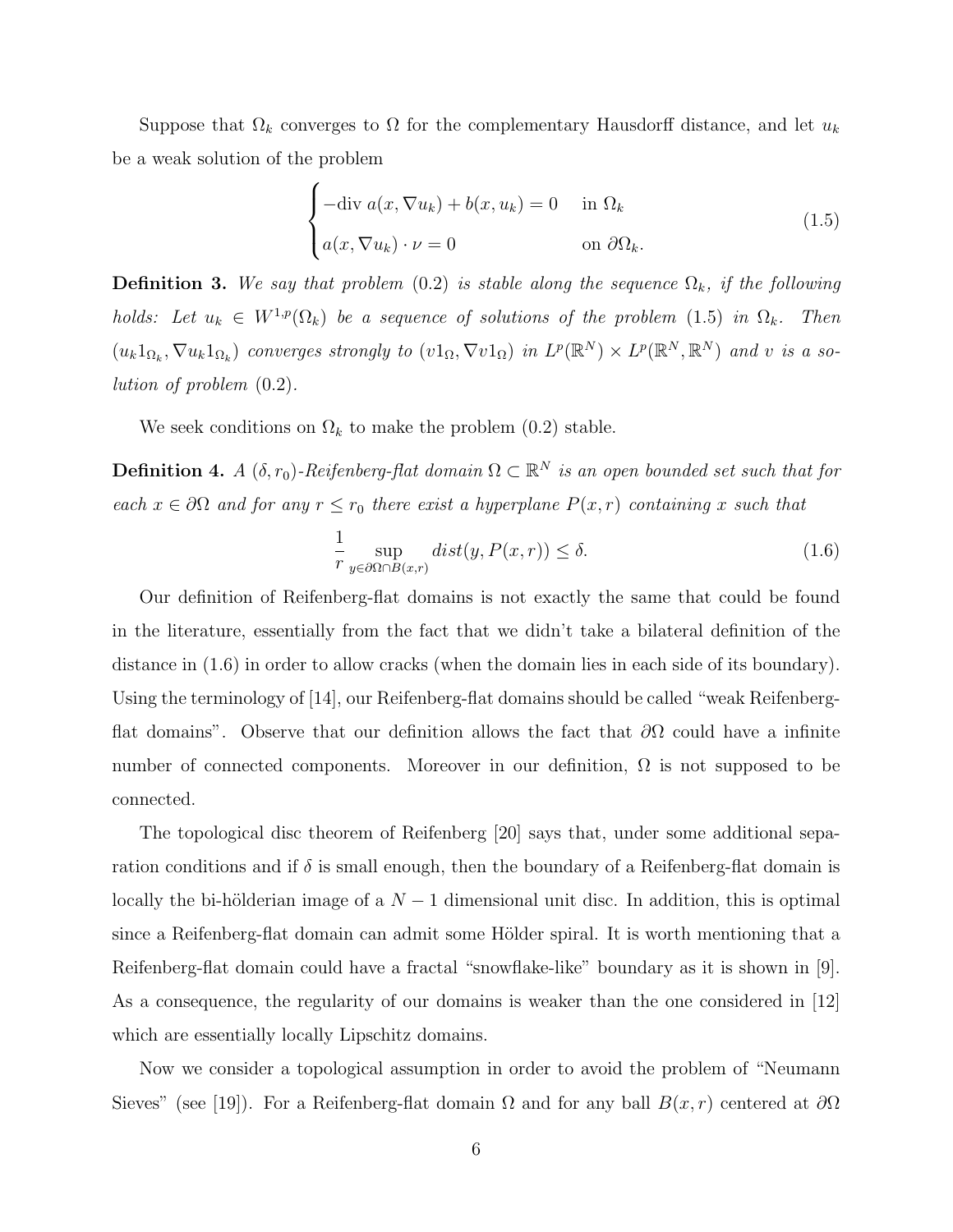and with radius  $r \le r_0$ , let us define the sets  $D^+(x,r)$  and  $D^-(x,r)$  by the following way. Let  $P(x, r)$  be the hyperplane given by the definition of Reifenberg flatness of  $\Omega$ . Denote by  $z^{\pm}(x,r)$  two points of  $B(x,r)$  that lie at distance  $3r/4$  from  $P(x,r)$  and whose orthogonal projections on  $P(x, r)$  are equal to x. Then we set  $D^{\pm}(x, r) := B(z^{\pm}, r/4)$  as in the following picture.



**Definition 5.** Let  $\Omega$  be a  $(\delta, r_0)$ -Reifenberg flat domain. We say that  $\Omega$  has a uniform size of holes with constant  $C_0 \geq 1/2$ , if for every ball  $B(x,r)$  centered at  $\partial\Omega$  with radius  $r \leq \frac{1}{2}$  $rac{1}{2}r_0$ and such that  $D^+(x,r)$  and  $D^-(x,r)$  lie in the same connected component of  $B(x,r) \cap \Omega$ , there exists a ball  $B(y, s)$  centered on  $P(x, 2r) \cap B(x, 2r)$  with radius  $s > \frac{1}{C_0}r$  such that  $B(y, s) \cap \partial\Omega = \emptyset$ . By convention if  $\Omega$  is such that  $D^{\pm}(x, r)$  always lie in different connected components we say that  $\Omega$  has a uniform size of holes with  $C_0 = 1/3$ .

**Remark 6.** If  $\Omega$  has a uniform size of holes with constant  $C_0 \geq 1/2$  then  $\Omega$  has a uniform size of holes with any constant  $C > C_0$ . Therefore, we will usually take  $C_0$  as being the minimal constant satisfying the property of Definition 5 which can never be less than 1/2 for obvious geometrical reasons. Moreover when we mean that a sequence  $\Omega_k$  has a uniform size of holes with same constant  $C_0$ , we say that all the minimal constants associated to  $\Omega_n$ are bounded by a same constant  $C_0$  (see also the examples given below).

The rest of the section is devoted to the proof of the following result.

**Theorem 7.** Let  $C_0 \in [1/2, +\infty) \cup \{1/3\}$  be a constant and assume that  $\{\Omega_k\}_{k \in \mathbb{N}}$ ,  $\Omega$  are  $(\delta, r_0) -$ Reifenberg flat domains with  $\delta < 10^{-3}C_0^{-1}$ , having a uniform size of holes with same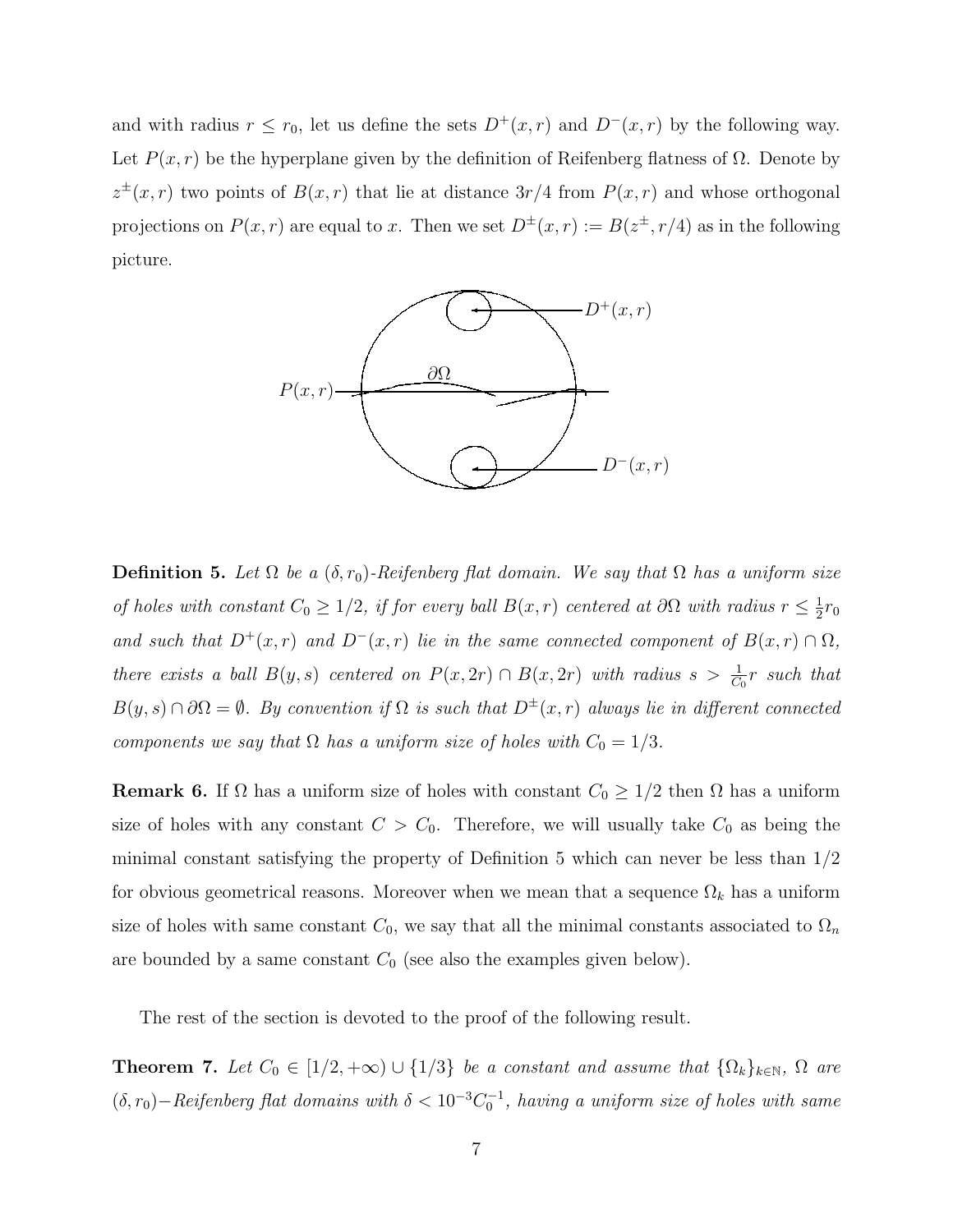constant  $C_0$ , and such that  $\Omega_k$  converges to  $\Omega$  for the complementary Hausdorff distance. Then the Neumann problem (0.2) is stable along the sequence  $\Omega_k$ .

Before passing to the details of the proof of Theorem 7, we give two examples for domains described in the discussion above.

#### 1.1 Examples

We would like to emphasize the fact that according to Definition 5, in Theorem 7 we do not consider "sieve domains" with holes in the boundary that are becoming smaller when  $\Omega_k$  tends to  $\Omega$ , but only "crack domains" which contain some holes but with a fixed size bigger than  $C_0^{-1}r_0$  and controlled shape. To illustrate this, let us show two basic examples in dimension 2.

#### 1.1.1 A counterexample

Let us consider the classical 2 dimensional Sieve Domain defined as follow. For a fixed  $\varepsilon$  set  $r_n := \varepsilon 2^{-n},$ 

$$
\Gamma_n := [0, 1] \setminus \bigcup_{k=1}^{2^n} [k2^{-n} - r_n, k2^{-n}]
$$

and  $\Omega_n := B((1/2, 0), 1) \backslash \Gamma_n$ .



Since the boundary of  $\Omega_n$  is "smooth", for every  $\delta \in (0,1)$ , one can easily obtain a radius  $r_\delta \in (0, \frac{1}{10})$  such that all the  $\Omega_n$  are  $(\delta, r_\delta)$ -Reifenberg flat domains. Now for n big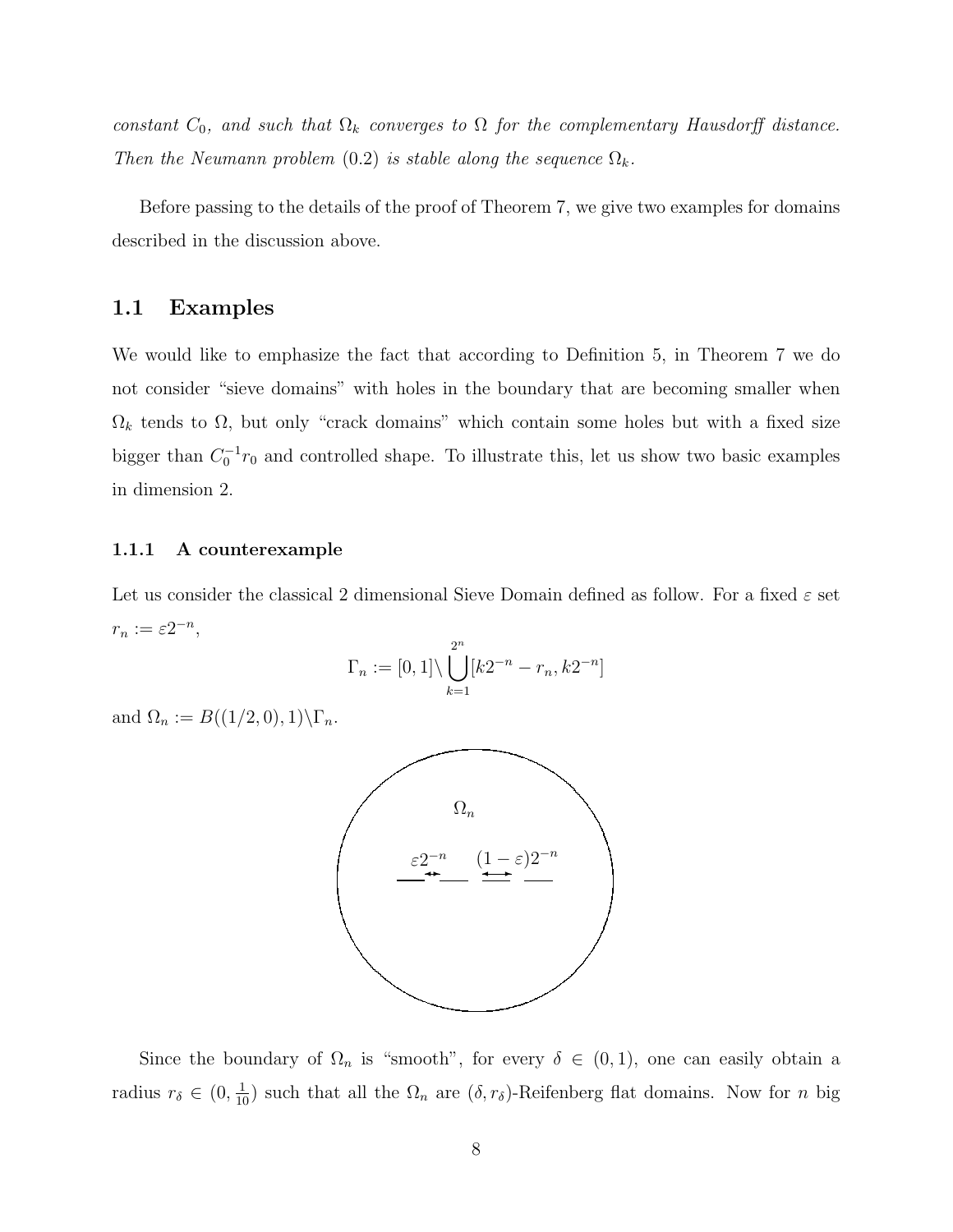enough, we claim that the minimal constant  $C_0^n$  of uniform size of holes in  $\Omega_n$  is bounded from below by  $C2^n$ . Indeed, we denote  $x_0 := (1/2, 0) \in \mathbb{R}^2$  and consider the ball  $B(x_0, r_\delta/2)$ . The corresponding domains  $D^{\pm}(x_0, r_\delta/2)$  lie in the same connected components of  $\Omega$  and  $P(x, r_\delta/2)$  is the first axis. Now since  $r_\delta < \frac{1}{10}$ , any ball  $B(y, s)$  centered on  $P(x_0, r_\delta) \cap B(x_0, r_\delta)$ and such that  $B(y, s) \cap \partial\Omega_n = \emptyset$  must have a radius  $s < \varepsilon 2^{-(n+1)}$ . This means that

$$
C_0^n \geq r_\delta \frac{2^{n+1}}{\varepsilon}
$$

thus the sequence  $\Omega_n$  cannot have a uniform size of hole with same constant  $C_0$ .

#### 1.1.2 An example with fractured domains

Further, we give another example where the domains  $\Omega_n$  have now a uniform size of holes with same constant. Of course we could also take some "non-fractured" domains for which the constant is fixed to  $\frac{1}{3}$  by convention, but let us consider the following more instructive crack situation. Let S be the segment  $[-1,1] \times \{0\} \subset \mathbb{R}^2$  and  $\Omega := B(0,2) \backslash S$ . Now let  $\Gamma_n := \{(t, f_n(t)); t \in [-a_n, a_n] \subset \mathbb{R}\}$  be a sequence of Lipschitz graphs with same Lipschitz constant L and such that  $d_H(\Gamma_n, S) \leq 2^{-n-3}$ .



It is not difficult to see that the sequence  $\Omega_n := B(0,2)\setminus \Gamma_n$  is a sequence of  $(\delta, r_0)$ -Reifenberg-flat domains converging to  $\Omega \backslash S$  for the complementary Hausdorff distance. Indeed, they are Reifenberg-flat with a good choice of  $\delta$  and  $r_0$  depending only on the Lipschitz constant L. Moreover we have that  $d_H(\Omega_n^c, \Omega^c) = d_H(\Gamma_n, S) \leq 2^{-n-3}$ . Finaly,  $\Omega_n$  and  $\Omega$  have all a uniform size of holes with constant  $C_0 \leq 10$ . This is easy to prove for  $\Omega$  because the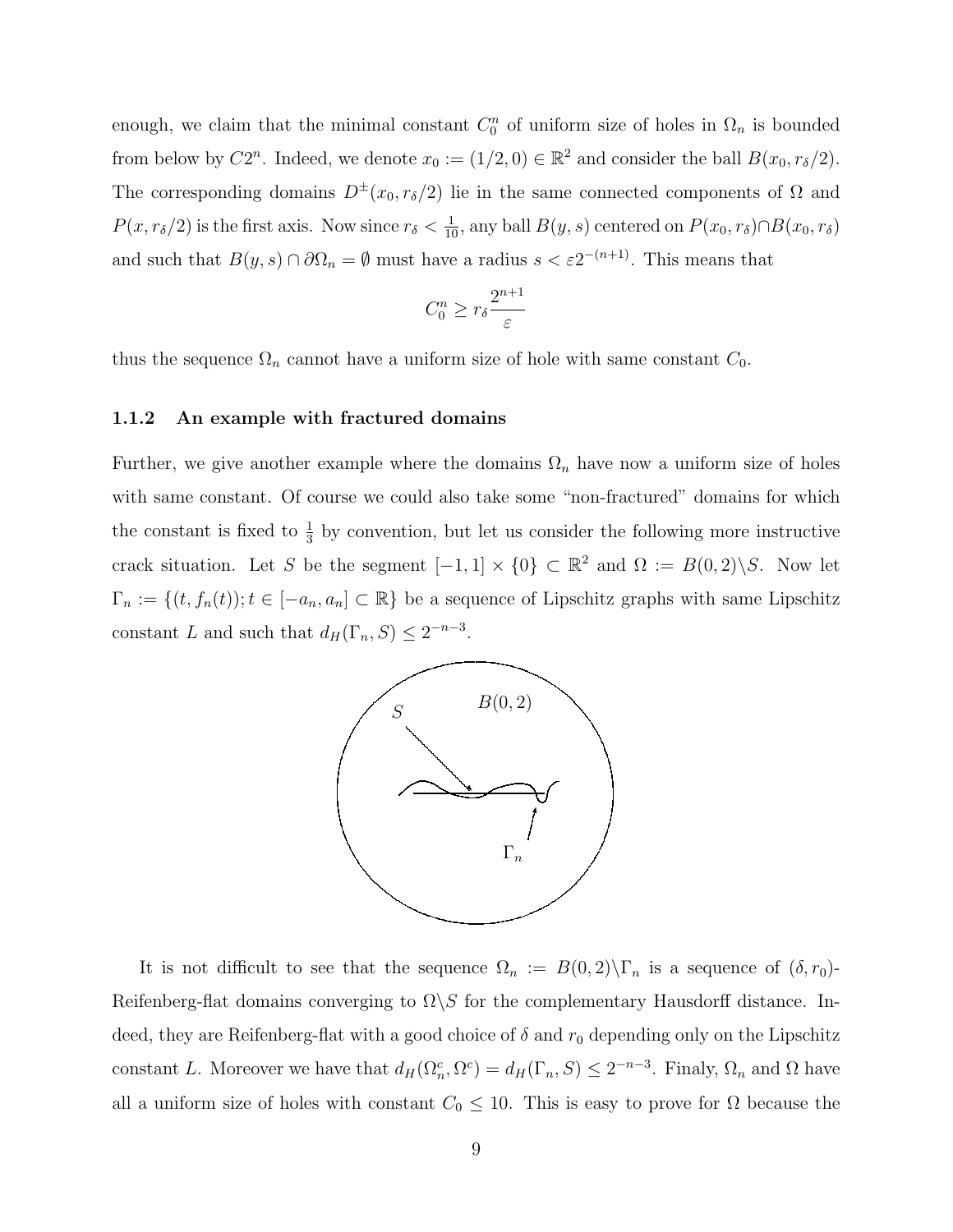only way for a ball  $B(x, r)$  to be centered on  $\partial\Omega$  and having the property that  $B(x, r) \cap \Omega$ is connected is to be centered on S with a radius  $r > dist(x, E(S))$  where  $E(S)$  are the two endpoints of S. In this case it is clear that  $B(x, 2r)$  contains a ball of radius  $s > 10^{-1}r$ centered on the first axis that does not meet  $\partial\Omega$ . Now one can see this also for  $\Omega_n$  by exactly the same argument, replacing the endpoints of S by the endpoints of  $\Gamma_n$ , using also that  $\Gamma_n$ is a graph.

Of course in our example, Lipschitz graphs was assumed for convenience and one could try to weaken the regularity assumption on  $\Gamma_n$  taking for instance a sequence of connected Reifenberg-flat sets but the proof become more technical in this case.

#### 1.2 Whitney Extension

The main ingredient for proving the Mosco convergence will be the extension Lemma contained in this section. For every function  $u \in L^1_{loc}(B(x,r))$  we denote by  $m^{\pm}(u)$  the average of u on  $D^{\pm}(x,r)$ 

$$
m^{\pm}(u) := \frac{1}{|D^{\pm}(x,r)|} \int_{D^{\pm}(x,r)} u(x) \, dx. \tag{1.7}
$$

We begin by the following fact.

**Proposition 8.** Let  $C_0 \geq 1/2$  and let  $\Omega$  be a  $(\delta, r_0)$ -Reifenberg flat domain with  $\delta$  <  $10^{-3}C_0^{-1}$  and having uniform size of holes with constant  $C_0$ . Then for every ball  $B(x,r)$ centered at  $\partial \Omega$  with  $r \leq \frac{1}{4}$  $\frac{1}{4}r_0$  such that  $D^+(x,r)$  and  $D^-(x,r)$  lie in the same connected component of  $B(x, r) \cap \Omega$ , we have that

$$
|m^{+}(u) - m^{-}(u)| \leq C \frac{1}{r^{N-1}} \int\limits_{B(x,3r)} |\nabla u| \, \mathrm{d}x \tag{1.8}
$$

for any function  $u \in W^{1,1}(B(x, 3r) \cap \Omega)$ , and where C is depending on dimension N and constant  $C_0$ .

Proof. The proof is an easy consequence of the classical Poincaré inequality. Indeed, the definition of Uniform size of holes implies that there exist a ball  $B(x, s)$  centered on  $P(x, 2r) \cap$  $B(x, 2r)$  such that  $B(x, s) \cap \partial\Omega = \emptyset$ , and with  $s > \frac{1}{C_0}r$ . Now the proposition follows from the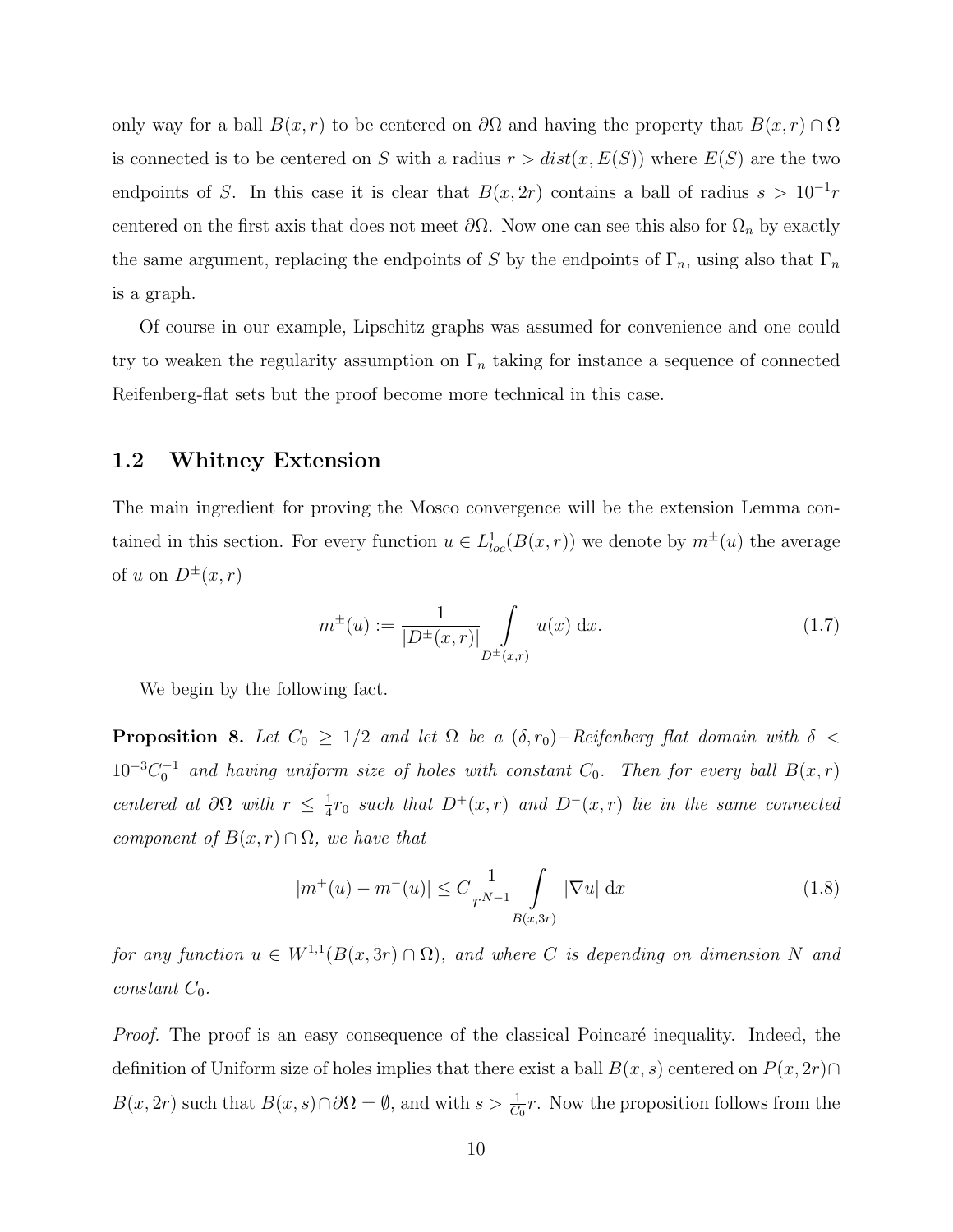following fact : since  $\partial\Omega$  is at distance less than  $2\delta r < 2.10^{-3}C_0^{-1}r$  from  $P(x, 2r)$  in  $B(x, 2r)$ , one can define a Lipschitz domain A contained in  $B(x, 3r)$ , that contains  $D^+(x, r) \cup D^-(x, r) \cup$  $B(x, \frac{s}{2})$ , and such that the Poincaré constant in A is less than  $C(C_0, N)r$ , where  $C(C_0, N)$  is only depending on  $C_0$  and N and is independent from all the possible positions of  $B(x, s)$ .  $\Box$ 

Next we give the Extension lemma.

**Lemma 9.** Let  $r_0$  be a positive radius,  $\tau \in (0, r_0)$  and  $C_0 \in [1/2, +\infty) \cup \{1/3\}$ . Let  $\Omega_1$  and  $\Omega_2$  be two  $(\delta, r_0)$ -Reifenberg-flat domains with  $\delta < 10^{-3}C_0^{-1}$ , having a uniform size of holes with same constant  $C_0$  and such that

$$
d_H(\Omega_1^c, \Omega_2^c) \le 10^{-3} C_0^{-1} \tau.
$$

Then by setting

$$
W(\tau) := \{ y \in \mathbb{R}^N; d(y, \partial \Omega_1) \le \tau \},
$$

for any  $v \in W^{1,p}(\Omega_1)$  there exists a function  $\tilde{v} \in W^{1,p}(\Omega_2)$  such that  $v = \tilde{v}$  in  $\Omega_1 \backslash W(10\tau)$ and

$$
\|\tilde{v}\|_{L^p(\Omega_2 \cap W(10\tau))} \le C \|v\|_{L^p(\Omega_1 \cap W(10\tau))}
$$
\n
$$
(1.9)
$$

$$
\|\nabla \tilde{v}\|_{L^p(\Omega_2 \cap W(10\tau))} \le C_1 \|\nabla v\|_{L^p(\Omega_1 \cap W(60\tau))} \tag{1.10}
$$

with C depending only on the dimension N, while  $C_1$  depends on constant  $C_0$  and on dimension N.

Proof. Let  $\tau \in (0, r_0)$  be fixed and let  $B_i := B(x_i, \tau)$  be a family of balls of radius  $\tau$ , centered at  $x_i \in \partial \Omega_1$ , and maximal for the property that  $\frac{1}{10}B_i \cap \frac{1}{10}B_j = \emptyset$  for all  $i, j \in I$  with  $i \neq j$ . Notice that by this way,

$$
W(9\tau) \subset \bigcup_{i \in I} 10B_i \subset W(10\tau).
$$

We want to construct a partition of unity associated to  ${B_i}_{i\in I}$ . For all i, define a function  $\varphi_i \in C_c^1(10B_i)$ , such that  $\varphi = 1$  in  $8B_i$ ,  $|\nabla \varphi| \leq \tau^{-1}$  and let  $\varphi_0$  be a function that is equal to 1 in  $\Omega_1 \setminus \bigcup_{i \in I} 10B_i$ ,  $\varphi_0 = 0$  in  $\bigcup_{i \in I} 8B_i$  and  $\varphi_0 + \sum_{i \in I} \varphi_i \ge 1$  in  $\Omega_1 \cup \bigcup_{i \in I} 10B_i$ . Moreover,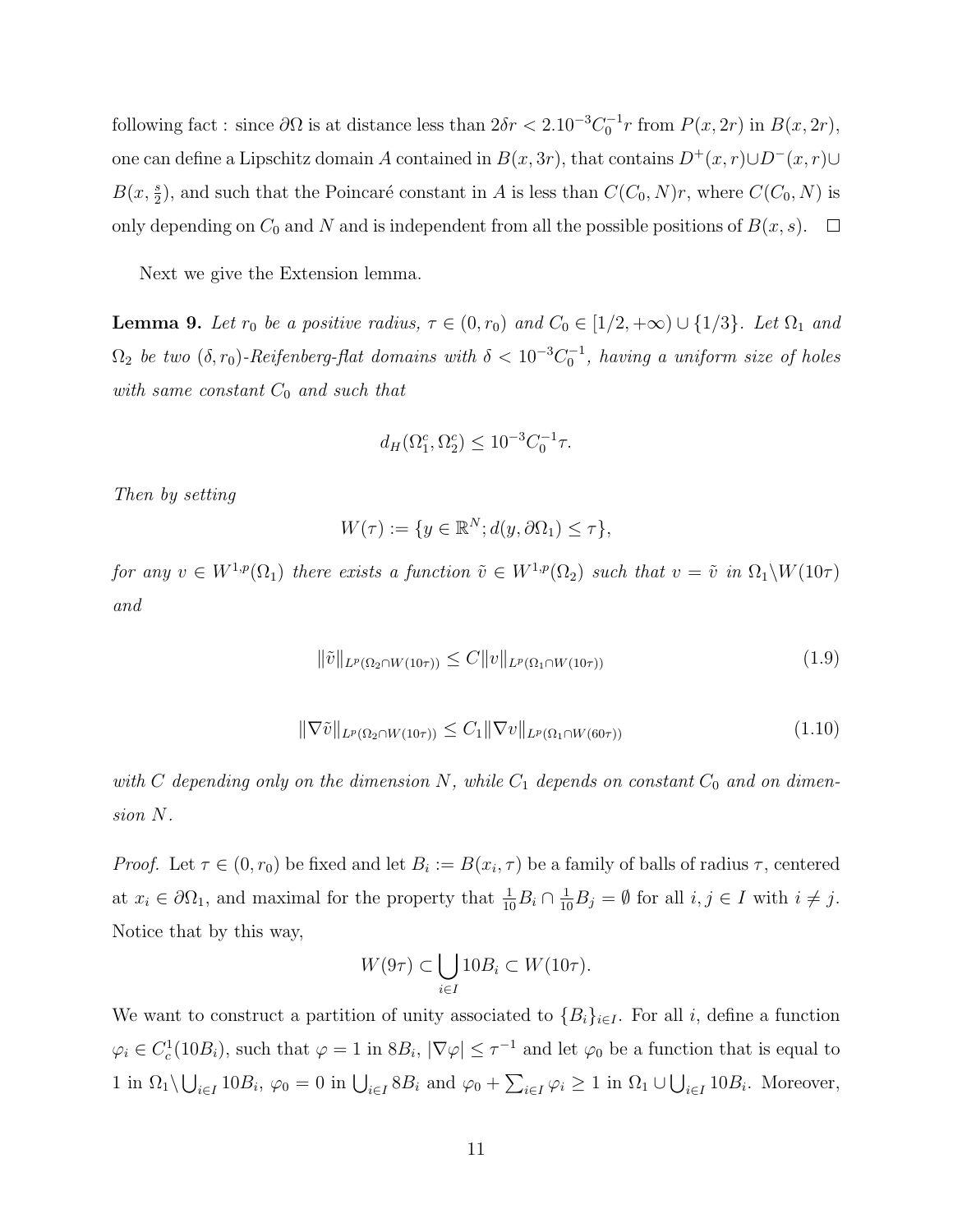we can assume that there is a constant C such that for all  $x \in 10B_i \setminus 8B_i$ ,  $|\nabla \varphi_0(x)| \leq C\tau^{-1}$ . Indeed, such a function  $\varphi_0$  can be obtained by setting

$$
\varphi_0(x):=\prod_{i\in I}l(d(x,x_i)/\tau)
$$

where l is a Lipschitz function equal to 0 in [0,8], equal to 1 in [10, + $\infty$ ) and  $l'(x) \leq 10$ . Finally, define

$$
\theta_i := \frac{\varphi_i}{\varphi_0 + \sum_{i \in I} \varphi_i} \quad \text{ for } i \in I \cup \{0\}
$$

thus we now have a partition of unity in  $\Omega_1 \cup \bigcup_{i \in I} B_i$ . To define a function  $\tilde{v} \in W^{1,p}(\Omega_2)$ , it suffices to define an extension of v in  $\Omega_2 \cap \bigcup_{i \in I} 10B_i$  since  $\Omega_1 \triangle \Omega_2$  is contained in  $\bigcup_{i \in I} 10B_i$ .

Let  $P_i := P(x_i, 10\tau)$  be the hyperplane associated to  $\Omega_1$  given by definition 4. Recall that since  $d_H(\Omega_1^c, \Omega_2^c) \leq 10^{-3}C_0^{-1}\tau$ , we have that  $10B_i \cap (\partial \Omega_2) \subset \{y \in 10B_i; d(y, P_i) \leq$  $2.10^{-2}C_0^{-1}\tau$ .

For each ball  $B_i$ , we denote by  $D^{\pm}(x_i, 10\tau)$  the two balls defined just before Definition 8 associated to  $\Omega_1$ . We need to consider three cases.

• Cracktip case:  $D^+(x_i, 10\tau)$  and  $D^-(x_i, 10\tau)$  lie both in the same connected component of  $B(x, 10\tau) \cap \Omega_2$ . Let  $I_c$  be the set of indices corresponding to the balls in this situation and for every  $i \in I_c$  define  $m_i := m^+(v)$  (as in (1.7)).

• Boundary case 1:  $D^+(x_i, 10\tau)$  and  $D^-(x_i, 10\tau)$  lie in different connected components of  $B(x, 10\tau) \cap \Omega_2$ . Let  $I_{b_1}$  be the set of indices corresponding to the balls in this situation. For every  $i \in I_{b_1}$ , let  $A_i^+$ <sup>+</sup> and  $A_i^-$  be the two connected components of  $10B_i\backslash\partial\Omega_2$  that contain respectively  $D^+(x_i, 10\tau)$  and  $D^-(x_i, 10\tau)$  and define  $m_i^{\pm} := m^{\pm}(v)$ .

• Boundary case 2: One of  $D^{\pm}(x_i, 10\tau)$  lies in  $\Omega_2$  while the other one lies in  $\Omega_2^c$ . Let  $I_{b_2}$ be the set of indices corresponding to the balls in this situation. For every  $i \in I_{b_2}$ , let  $m_i$  be equal to the one of  $m^{\pm}(v)$  corresponding to ball  $D^{\pm}(x_i, 10\tau)$  that lies in  $\Omega_2$ . Finally as for  $I_{b_1}$ , let  $A_i^+$ <sup>+</sup> and  $A_i^-$  be the two connected components of  $10B_i\backslash\partial\Omega_2$  that contain respectively  $D^+(x_i, 10\tau)$  and  $D^-(x_i, 10\tau)$ .

We are now ready to define  $\tilde{v}$ . It could be that  $\Omega_2$  has some tiny connected components hidden in some  $10B_i \backslash (A_i^+ \cup A_i^-)$  $\bar{i}$ ) for  $i \in I_{b_1}$ . In those components, let us define  $\tilde{v}$  to be equal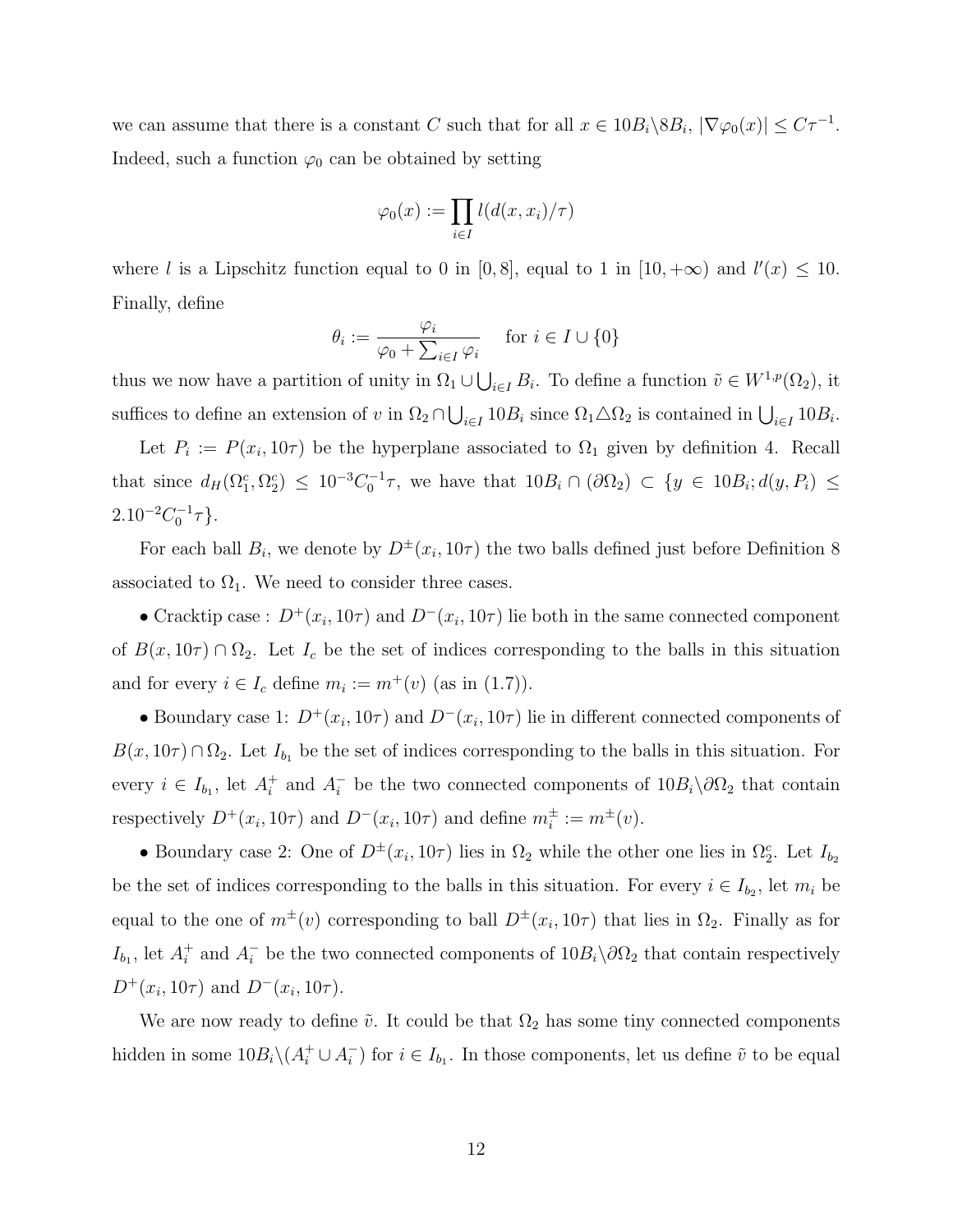to 0. Then, anywhere else, i.e. for all  $x \in A := (\Omega_2 \setminus \bigcup_{i \in I_{b_1}} 10B_i) \cup (\bigcup_{i \in I_{b_1}} A_i^+ \cup A_i^-)$  $\binom{1}{i}$ , define

$$
\tilde{v}(x) := \theta_0 v(x) + \sum_{i \in I_c \cup I_{b_2}} \theta_i(x) m_i + \sum_{i \in I_{b_1}} \theta_i(x) (m_i^+ 1_{A_i^+}(x) + m_i^- 1_{A_i^-}(x)). \tag{1.11}
$$

The function  $\tilde{v}$  is now well defined for every  $x \in \Omega_2$ . We claim that  $\tilde{v} \in W^{1,p}(\Omega_2)$  and that  $(1.9)$  and  $(1.10)$  are satisfied. Let us first show  $(1.9)$ . Using Hölder inequality and extending v by 0 outside of  $\Omega_1$ , we have for all  $i \in I_{b_2} \cup I_c$ ,

$$
|m_i|^p \le C \Big(\frac{1}{|B_i|} \int\limits_{B_i} |v| \, \mathrm{d}x \Big)^p \le |B_i|^{-1} \int\limits_{B_i} |v|^p \tag{1.12}
$$

and by the same way for  $i \in I_{b_1}$  we also have

$$
|m_i^{\pm}|^p \le |B_i|^{-1} \int\limits_{B_i} |v|^p. \tag{1.13}
$$

In addition, since  $B_i$  are in a bounded cover (with a universal constant C), the sums in (1.11) are locally finite. Thus, since  $\theta_i(x) \leq 1_{10B_i}(x)$  and using (1.12) and (1.13),

$$
\|\sum_{i\in I_c\cup I_{b_2}}\theta_i(x)m_i\|_{L^p(\Omega_2)}^p\leq C\sum_{i\in I_c\cup I_{b_2}}\int_{10B_i}|m_i|^p\leq C\sum_{i\in I}\int_{10B_i}|v|^p\,\mathrm{d} x\leq C\|v\|_{W(10\tau)}^p
$$

and by the same way

$$
\|\sum_{i\in I_{b_1}} \theta_i(x)(m_i^+ 1_{A_i^+}(x) + m_i^- 1_{A_i^-}(x))\|_{L^p(\Omega_2)}^p \le C \sum_{i\in I} \int_{10B_i} |v|^p dx \le C \|v\|_{W(10\tau)}^p
$$

thus taking the  $L^p$  norm in (1.11) we deduce that (1.9) holds. Let us now prove (1.10), which will also imply that  $\tilde{v} \in W^{1,p}(\Omega_2)$ . By definition,  $\tilde{v} = v$  in  $\Omega_2 \setminus \bigcup_{i \in I} 10B_i$ , thus all we have to prove is that

$$
\int_{A \cap \bigcup_{i \in I} 10B_i} |\nabla \tilde{v}|^p \le \int_{\Omega_1 \cap W(10\tau)} |\nabla v|^p. \tag{1.14}
$$

Let  $x \in A \cap \bigcup_{i \in I} 10B_i$  and let  $I_x$  be the finite set of indices  $i \in I$  such that  $x \in B_i$ . All balls  $B_i$  for  $i \in I_x$  are contained in  $B(x_{i_0}, 20\tau)$  for any  $i_0 \in I_x$ . Let such an  $i_0$  be fixed. Let us define two convex domains  $D_x^+$  and  $D_x^-$  such that  $D_x^{\pm}$  is the convex hull of all the  $D^{\pm}(x_i, 10\tau)$  for  $i \in I_x$ . Since  $(\partial \Omega_1 \cup \partial \Omega_2) \cap B(x_{i_0}, 20\tau)$  is contained in  $\{y; d(y, P_0) \leq \frac{2\tau}{10}\}\$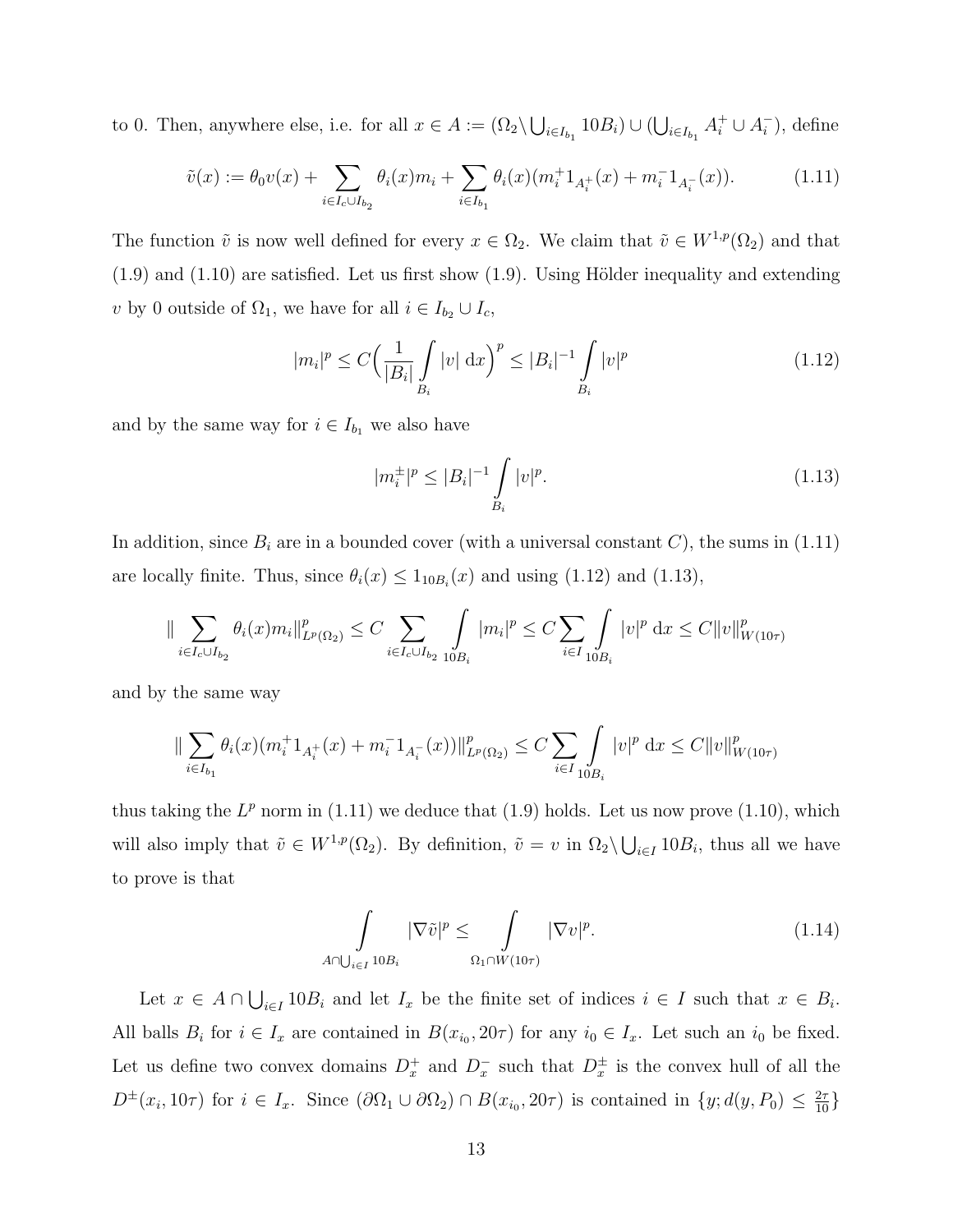for some hyperplane  $P_0$ , we have that  $D_x^{\pm}$  do not meet  $(\partial \Omega_1 \cup \partial \Omega_2) \cap B(x_{i_0}, 20\tau)$ . Suppose firstly that if there exists an  $i \in I_x \cap (I_{b_1} \cup I_{b_2})$ , then x lies in  $A_i^+$  $i^+$ . Define

$$
m_x^+ := \frac{1}{|D_x^+|} \int_{D_x^+} v(x) \, dx.
$$

Since  $\nabla \theta_0 + \sum_{i \in I} \nabla \theta_i = 0$  we have

$$
\nabla v(x) = \theta_0(x)\nabla v(x) + \nabla\theta_0(x)v(x) + \sum_{i \in I_c \cup I_{b_2}} \nabla\theta_i m_i + \sum_{i \in I_{b_1}} \nabla\theta_i m_i^+ 1_{A_i^+}(x)
$$
  
=  $\theta_0(x)\nabla v(x) + \nabla\theta_0(x)(v(x) - m_x^+) + \sum_{i \in I_c \cup I_{b_2}} \nabla\theta_i(m_i - m_x^+) + \sum_{i \in I_{b_1}} \nabla\theta_i(m_i^+ - m_x^+).$ 

Now by the Poincaré inequality,

$$
|m_i^+ - m_x^+| \le \frac{C}{\tau^N} \int_{D^+(x_i, 10\tau)} |u - m_x^+| \le \frac{C}{\tau^N} \int_{D_x^+} |u - m_x^+| \le \frac{C}{\tau^{N-1}} \int_{D_x^+} |\nabla u|. \tag{1.15}
$$

If  $i \in I_c$ , we have the same inequality with  $m_i$  instead of  $m_i^+$ . On the other hand, since  $D_x^+$ is convex, and after a mollification of  $v$  if necessary,

$$
|v(x) - m_x^+| \leq \frac{1}{|D_x^+|} \int_{D_x^+} |v(x) - v(y)| dy
$$
  
\n
$$
\leq \frac{1}{|D_x^+|} \int_{D_x^+} \int_{D_x^+} |x - y| |\nabla v(x + t(y - x))| dt dy
$$
  
\n
$$
\leq \frac{1}{|D_x^+|} \int_{D_x^+} \int_{D_x^+} |\nabla v(z)| \frac{dz}{|x - y|^{N-1}} dy \leq C \frac{1}{\tau^{N-1}} \int_{D_x^+} |\nabla v(z)| dz.
$$

Therefore we have proved,

$$
|\nabla \tilde{v}(x)| \le \theta_0(x)|\nabla v(x)| + C\frac{1}{\tau^N} \int\limits_{D_x^+} |\nabla v| \, \mathrm{d}x. \tag{1.16}
$$

Now suppose that if there exists an  $i \in I_x \cap (I_{b_1} \cup I_{b_2})$ , then x lies in  $A_i^ \overline{i}$ . Then we can proceed as above, except for inequality (1.15) with  $i \in I_c$  since by convention in this case we set  $m_i := m^+(v)$ . However, since the boundary of  $\partial\Omega_1$  has a uniform size of holes, we can estimate the difference  $|m^+(v) - m^-(v)|$  by (1.8). Indeed, we know that  $D_{\Omega}^{\pm}$  $_{\Omega_1}^{\pm}(x_i,10\tau)$  lie in the same connected component of  $B(x_i, 10\tau) \cap \Omega_2$ . This means that there is a ball  $B(y_i, s)$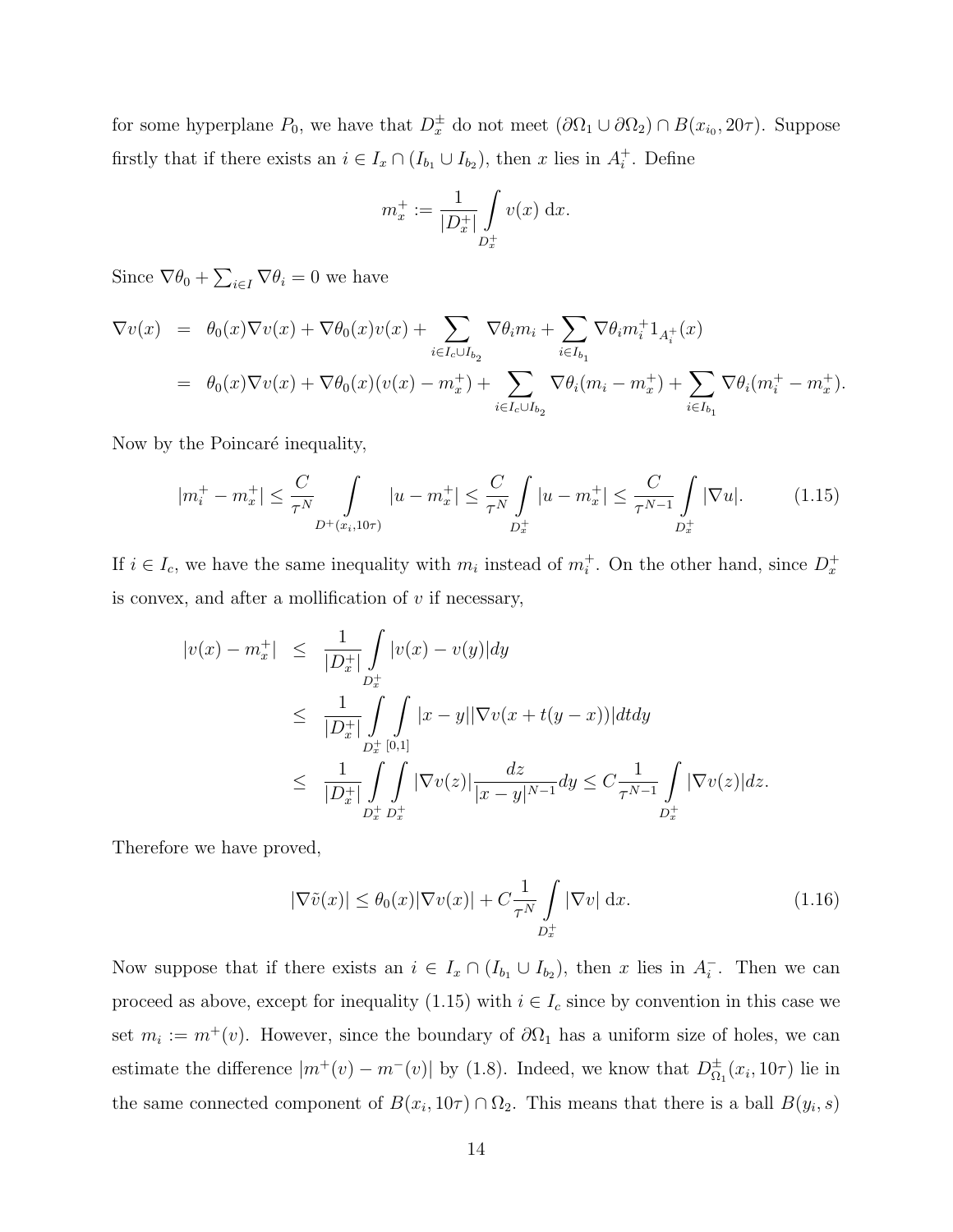centered on  $P(x_i, 10\tau) \cap B(x_i, 20\tau)$  with radius  $s > C_0^{-1}20\tau$ , such that  $B(y_i, s) \cap \partial\Omega_1 = \emptyset$ . But since  $d_H(\Omega_1^c, \Omega_2^c) < 10^{-3}C_0^{-1}\tau$ , we deduce that  $B(y_i, \frac{s}{2})$  $(\frac{s}{2}) \cap \partial \Omega_2 = \emptyset$  thus  $D_{\Omega_2}^{\pm}$  $\frac{1}{\Omega_2}(x'_i, 20\tau)$ (the one associated to  $\Omega_2$  for a  $x'_i \in \partial \Omega_2$  satisfying  $dist(x_i, x'_i) \leq 10^{-3}C_0^{-1}\tau$ ), lie also in the same connected components of  $B(x'_i, 20\tau) \cap \Omega_2$ . Then Proposition 8, together with an other application of the Poincaré inequality to estimate the difference between the average on  $D_{\Omega}^{\pm}$  $\frac{1}{\Omega_2}(x'_i, 20\tau)$  and the average on  $D_{\Omega}^{\pm}$  $\frac{1}{\Omega_1}(x_i, 10\tau)$ , gives

$$
|m_i - m_x^-| \le |m_i - m^-(v)| + |m^-(v) - m_x^-| \le \frac{C}{\tau^{N-1}} \int_{B(x_i, 60\tau)} |\nabla u|
$$

where C is now depending on  $C_0$ .

In conclusion, extending  $\nabla v$  by 0 out of  $\Omega_1$  we have obtained, for all  $x \in \Omega_2 \cap \bigcup_{i \in I} 10B_i$ 

$$
|\nabla \tilde{v}(x)| \le \theta_0(x)|\nabla v(x)| + C \frac{1}{\tau^N} \int\limits_{B(x_{i_0}, 60\tau)} |\nabla v| \, \mathrm{d}x. \tag{1.17}
$$

Following, we will denote  $i_x$  instead of  $i_0$ . Then we have

$$
\|\nabla \tilde{v}(x)\|_{L^p(\Omega_2 \cap \bigcup_{i \in I} 10B_i)} \leq \|\nabla v\|_{L^p(\Omega_1 \cup \bigcup_{i \in I} 10B_i)} + \frac{C}{\tau^N} \Big(\int_{\bigcup_{i \in I} 10B_i} \Big(\int_{B(x_{i_x}, 60\tau)} |\nabla v|\Big)^p\Big)^{\frac{1}{p}}.
$$

On the other hand,

$$
\frac{C}{\tau^{pN}} \int_{\bigcup_{i \in I} 10B_i} \left( \int_{B(x_{i_x}, 30\tau)} |\nabla v| \, dy \right)^p dx \leq \frac{C}{\tau^{pN}} \int_{\bigcup_{i \in I} 10B_i} \tau^{N\frac{p}{q}} \int_{B(x_{i_x, 60\tau})} |\nabla v|^p \, dy \, dx
$$
\n
$$
\leq \frac{C}{\tau^N} \int_{\bigcup_{i \in I} 60B_i} |\nabla v|^p \int_{\{x : y \in B(x_{i_x, 60\tau})\}} dx \, dy
$$
\n
$$
\leq C \int_{\bigcup_{i \in I} 60B_i} |\nabla v|^p \, dx
$$
\n
$$
\leq C \int_{W(60\tau)} |\nabla v|^p \, dx
$$

thus (1.10) follows and the proof is complete.

 $\Box$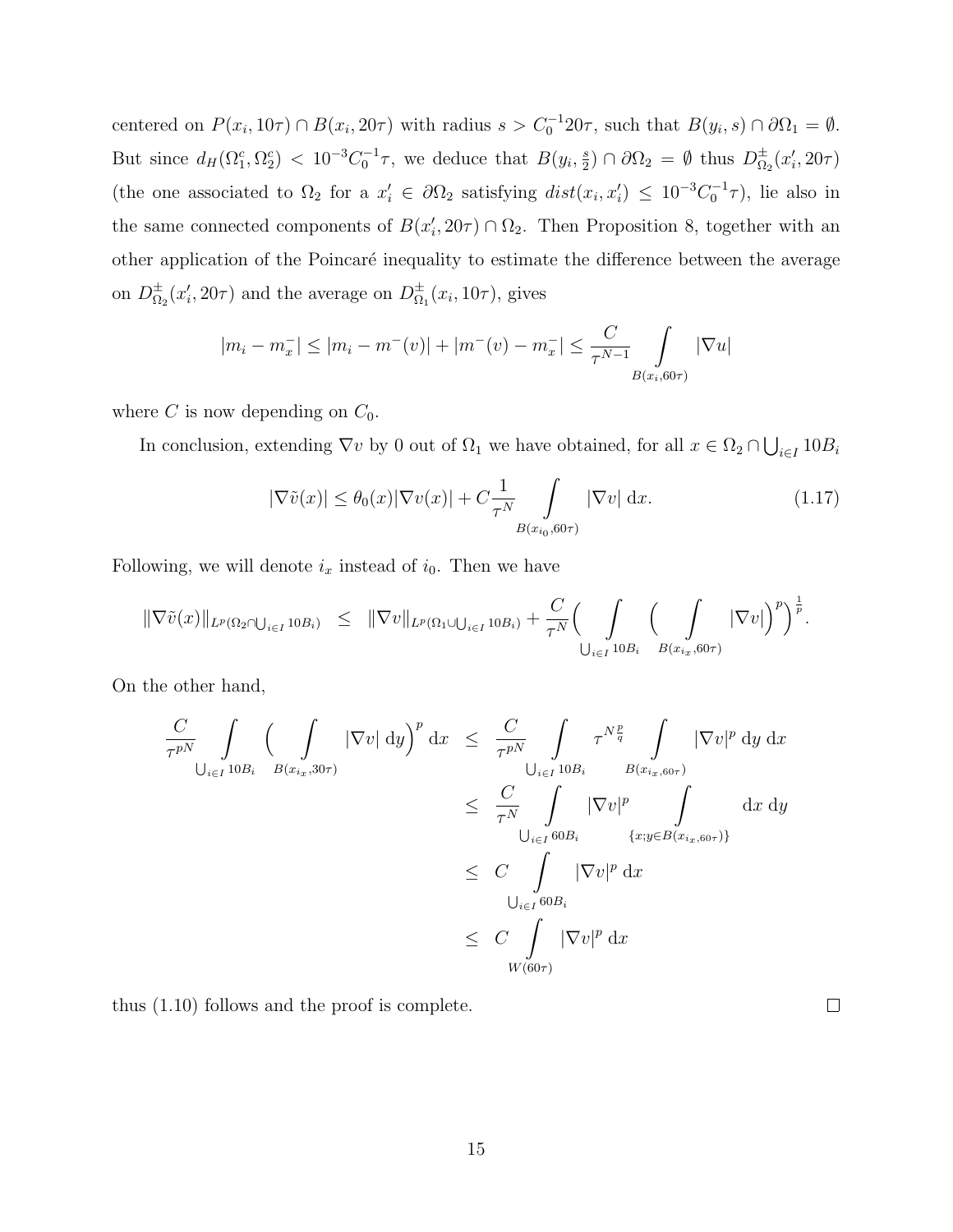#### 1.3 Mosco-convergence

For every open set  $\Omega \subset \mathbb{R}^N$  we define the closed linear subspace  $X_{\Omega}$  of  $L^p(\mathbb{R}^N) \times L^p(\mathbb{R}^N, \mathbb{R}^N)$ by

$$
X_{\Omega} := \{ (u1_{\Omega}, \nabla u1_{\Omega}); u \in W^{1,p}(\Omega) \}.
$$
\n
$$
(1.18)
$$

**Definition 10** (Mosco-convergence). Let  $\Omega_k$  and  $\Omega$  be open subsets of  $\mathbb{R}^N$  and let  $X_{\Omega_k}$  and  $X_{\Omega}$  be the corresponding subspaces of  $L^p(\mathbb{R}^N) \times L^p(\mathbb{R}^N, \mathbb{R}^N)$  defined by (1.18). We say that  $X_{\Omega_k}$  converges to  $X_{\Omega}$  in the sense of Mosco if the following two properties hold:

- $(M1)$  for every  $u \in W^{1,p}(\Omega)$ , there exists a sequence  $u_k \in W^{1,p}(\Omega_k)$  such that  $u_k 1_{\Omega_k}$  converges to  $u1_{\Omega}$  strongly in  $L^p(\mathbb{R}^N)$  and  $\nabla u_k 1_{\Omega_k}$  converges to  $\nabla u1_{\Omega}$  strongly in  $L^p(\mathbb{R}^N, \mathbb{R}^N)$ ;
- $(M2)$  if  $h_k$  is a sequence of indices converging to  $\infty$ ,  $u_k$  is a sequence such that  $u_k \in W^{1,p}(\Omega_{h_k})$ for every k, and  $u_k 1_{\Omega_{h_k}}$  converges weakly in  $L^p(\mathbb{R}^N)$  to a function  $\phi$ , while  $\nabla u_k 1_{\Omega_{h_k}}$ converges weakly in  $L^p(\mathbb{R}^N, \mathbb{R}^N)$  to a function  $\psi$ , then there exists  $u \in W^{1,p}(\Omega)$  such that  $\phi = u \mathbb{1}_{\Omega}$  and  $\psi = \nabla u \mathbb{1}_{\Omega}$  a.e. in  $\mathbb{R}^{N}$ .

The Mosco convergence is a great tool to study stability for Neumann problems. In particular, we have the following result coming from [6] (Theorem 2.3.), which is stated in  $\mathbb{R}^2$  in [6] but can be extended in  $\mathbb{R}^N$  with the same proof.

**Theorem 11.** [6] Let  $\Omega_k$  and  $\Omega$  be open subsets of  $\mathbb{R}^N$ . Then  $\Omega$  is stable for the problems (0.2) along the sequence  $\Omega_k$ , if and only if  $X_{\Omega_k}$  converges to  $X_{\Omega}$  in the sense of Mosco.

According to Theorem 11, Theorem 7 will be a consequence of the following result.

**Theorem 12.** Let  $r_0 > 0$ ,  $C_0 \in [1/2, +\infty) \cup \{1/3\}$  and let  $\{\Omega_k\}_{k \in \mathbb{N}}$  and  $\Omega$  be  $(\delta, r_0)$ -Reifenberg flat domains with  $\delta < 10^{-3}C_0^{-1}$  and having a uniform size of holes with same constant  $C_0$ . Assume that  $\Omega_k$  converges to  $\Omega$  for the complementary Hausdorff distance. Then  $X_{\Omega_k}$  converges to  $X_{\Omega}$  in the sense of Mosco.

*Proof.* Let  $u \in W^{1,p}(\Omega)$  and assume without loss of generality that  $\tau_k := d_H(\Omega_k^c, \Omega^c)$  $C_0^{-1}10^{-4}r_0$ . Set  $W(t) := \{x; d(x, \partial\Omega) \leq t\}$  and let  $\tilde{u}_k$  be the extension function given in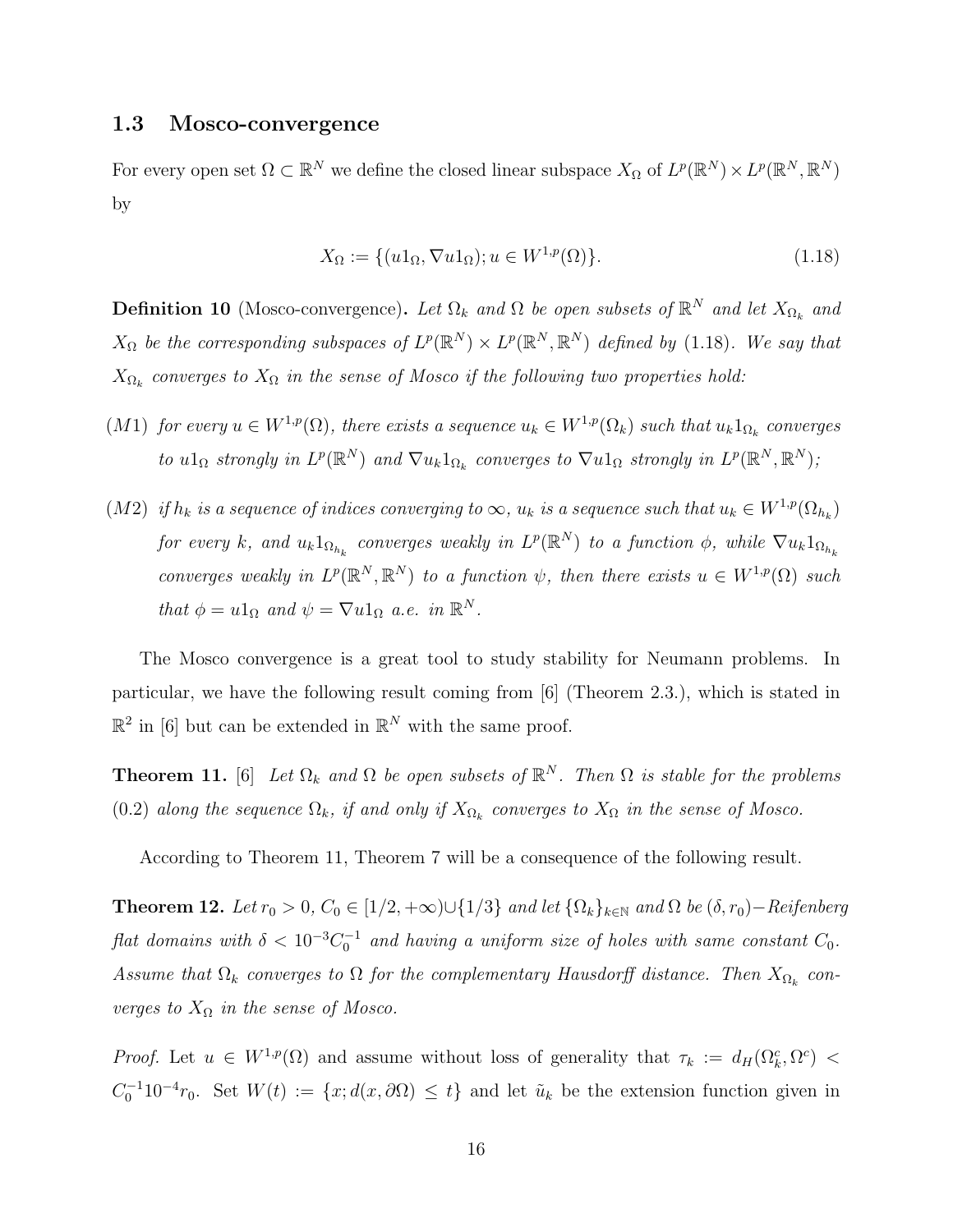Lemma 9 for  $\Omega_1 := \Omega$ ,  $\Omega_2 := \Omega_k$ ,  $v := u$ ,  $\tau := C_0 10^3 \tau_k$ . Since  $\tilde{u}_k \in W^{1,p}(\Omega_k)$ , all we have to prove is that  $(\tilde{u}_k 1_{\Omega_k}, \nabla \tilde{u}_k 1_{\Omega_k})$  converges strongly to  $(u1_{\Omega}, \nabla u1_{\Omega})$  in  $L^p(\mathbb{R}^N) \times L^p(\mathbb{R}^N, \mathbb{R}^N)$ . Since  $u = \tilde{u}_k$  in  $\Omega \backslash W(10\tau_k)$  we have that

$$
\left(\int\limits_{\mathbb{R}^N} |\tilde{u}1_{\Omega_k} - u1_{\Omega}|^p \,dx\right)^{\frac{1}{p}} = \left(\int\limits_{W(10\tau_k)} |\tilde{u}1_{\Omega_k} - u1_{\Omega}|^p \,dx\right)^{\frac{1}{p}}
$$
  

$$
\leq \left(\int\limits_{W(10\tau_k)} |\tilde{u}1_{\Omega_k}|^p \,dx\right)^{\frac{1}{p}} + \left(\int\limits_{W(10\tau_k)} |u1_{\Omega}|^p \,dx\right)^{\frac{1}{p}}
$$
  

$$
\leq C \|u\|_{L^p(W(10\tau_k))}
$$

which tends to zero when k tends to  $+\infty$  because  $\partial\Omega$  is closed and  $|\partial\Omega|=0$ . For the gradients, a similar argument can be done, using (1.10). That is,

$$
\left(\int_{\mathbb{R}^N} |\nabla \tilde{u}1_{\Omega_k} - \nabla u1_{\Omega}|^p \,dx\right)^{\frac{1}{p}} = \left(\int_{W(10\tau_k)} |\nabla \tilde{u}1_{\Omega_k} - \nabla u1_{\Omega}|^p \,dx\right)^{\frac{1}{p}}\n\n\leq \left(\int_{W(10\tau_k)} |\nabla \tilde{u}1_{\Omega_k}|^p \,dx\right)^{\frac{1}{p}} + \left(\int_{W(10\tau_k)} |\nabla u1_{\Omega}|^p \,dx\right)^{\frac{1}{p}}\n\n\leq C \|\nabla u\|_{L^p(W(60\tau_k))}
$$

which tends to 0, thus  $(M1)$  is proved.

Let us now prove  $(M2)$ . Let  $\varphi \in C^{\infty}(\mathbb{R}^N)$  be compactly supported in  $\Omega$ . Then we know by the weak convergence that

$$
\begin{cases}\n\int_{\Omega} u_k 1_{\Omega_{h_k}} \varphi \, dx \xrightarrow{k \to +\infty} \int_{\Omega} \phi \varphi \, dx \\
\int_{\Omega} \langle \nabla u_k 1_{\Omega_{h_k}}, \varphi \rangle \, dx \xrightarrow{k \to +\infty} \int_{\Omega} \psi \varphi \, dx.\n\end{cases}
$$
\n(1.19)

On the other hand, since  $\Omega_{h_k}$  converges to  $\Omega$  for the complementary Hausdorff distance, for k large enough  $1_{\Omega_{h_k}}$  is equal to 1 everywhere on the support of  $\phi$ . Thus (1.19) shows that  $u_k$  converges to  $\phi$  in  $\mathcal{D}'(\Omega)$  and  $\nabla u_k$  converges to  $\psi$  in  $\mathcal{D}'(\Omega)$ . By uniqueness of the limit in  $\mathcal{D}'(\Omega)$  we conclude that

$$
\psi = \nabla \phi \qquad \text{in} \quad \mathcal{D}'(\Omega). \tag{1.20}
$$

Moreover since  $\psi \in L^p(\mathbb{R}^N, \mathbb{R}^N)$ , we deduce that  $(1.20)$  in true in  $L^p(\Omega, \mathbb{R}^N)$  thus  $\psi = \nabla \phi$  a.e. in  $\Omega$  and therefore  $\phi|_{\Omega} \in W^{1,p}(\Omega)$ . To conclude, all we have to show is that  $\varphi = \psi = 0$  in  $\Omega^c$ .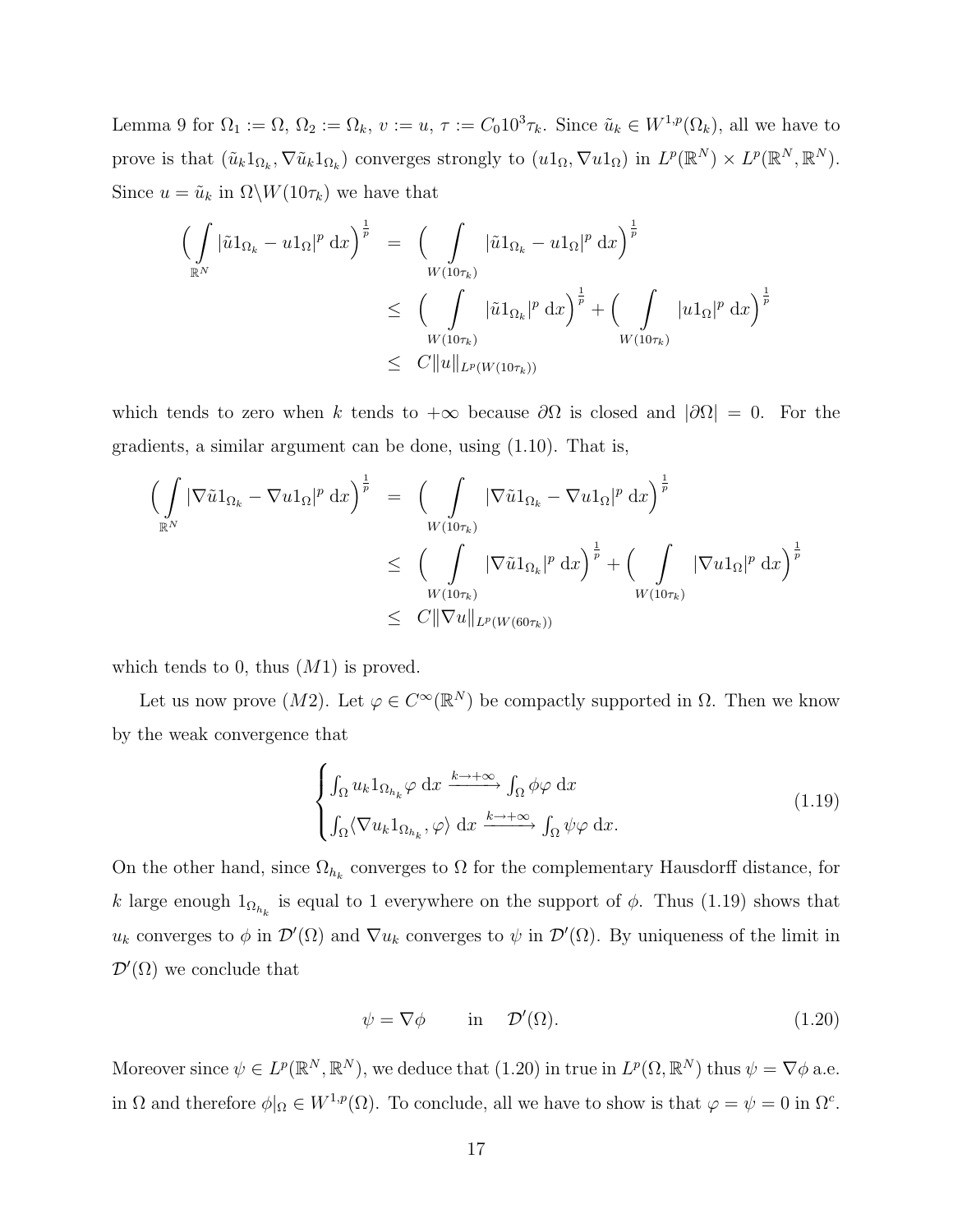To see this, we use a similar argument as above by defining a function  $\varphi$  compactly supported in  $\Omega^c$ . By the weak convergence, and because  $\Omega_k$  converges to  $\Omega$  for the complementary Hausdorff distance, we deduce that  $\int_{\Omega} \phi \varphi \, dx = 0$ . This holds for any function  $\varphi$  compactly supported in  $\Omega^c$ . Since  $\phi \in L^p(\mathbb{R}^N)$  we conclude that  $\phi = 0$  in  $\Omega^c$ . In a similar way we obtain that  $\psi = 0$  in  $\Omega^c$  and since the Lebesgue measure of  $\partial \Omega$  is zero, the proof is complete.  $\Box$ 

## 2 Stability for problems with mixed boundary conditions

Following the proof of Theorem 6.3 in [6] and using the Mosco convergence (Theorem 12), one can show a similar stability result for the problem with mixed boundary conditions. The argument is based on taking some judicious extensions as in [6]. Let us recall here the definitions and statements since it will be used in the sequel. Let  $A \subset \mathbb{R}^N$  be a bounded open set with Lipschitz boundary  $\partial A$ , and let  $\partial_D A$  be a relatively open subset of  $\partial A$ . For every compact set  $K \subset \overline{A}$ , for every  $g \in W^{1,p}(A)$ , and for every pair of function a and b satisfying the properties  $(1.2)-(1.3)$  we consider the solutions u of the mixed problem

$$
\begin{cases}\n-\text{div } a(x, \nabla u) + b(x, u) = 0 & \text{in } A \backslash K, \\
u = g & \text{on } \partial_D A \backslash K, \\
a(x, \nabla u) \cdot \nu = 0 & \text{on } \partial(A \backslash K) \backslash (\partial_D A \backslash K)\n\end{cases}
$$
\n(2.1)

**Definition 13.** We say that the problem (2.1) is stable along the sequence  $(K_k, g_k)$ , if the following holds: Let  $u_k \in W^{1,p}(A \backslash K)$  be a sequence of solutions of the problem (2.1) corresponding to  $K_k$  and  $g_k$ . Then  $(u_k 1_{A\setminus K_k}, \nabla u_k 1_{A\setminus K_k})$  converges strongly to  $(v1_{A\setminus K}, \nabla v1_{A\setminus K})$ in  $L^p(\mathbb{R}^N) \times L^p(\mathbb{R}^N, \mathbb{R}^N)$  and v is a solution of problem (2.1).

For all  $g \in W^{1,p}(A)$  we denote

$$
W_g^{1,p}(A \backslash K, \partial_D A \backslash K) := \{ u \in W^{1,p}(A \backslash K) : u = g \text{ on } \partial_D \backslash K \}.
$$

As in (1.18) we define the closed linear subspace  $X_K^g(A)$  of  $L^p(A) \times L^p(A, \mathbb{R}^N)$  by

$$
X_K^g(A) := \{ (u1_{K^c}, \nabla u1_{K^c}); u \in W_g^{1,p}(A \backslash K, \partial_D A \backslash K) \}. \tag{2.2}
$$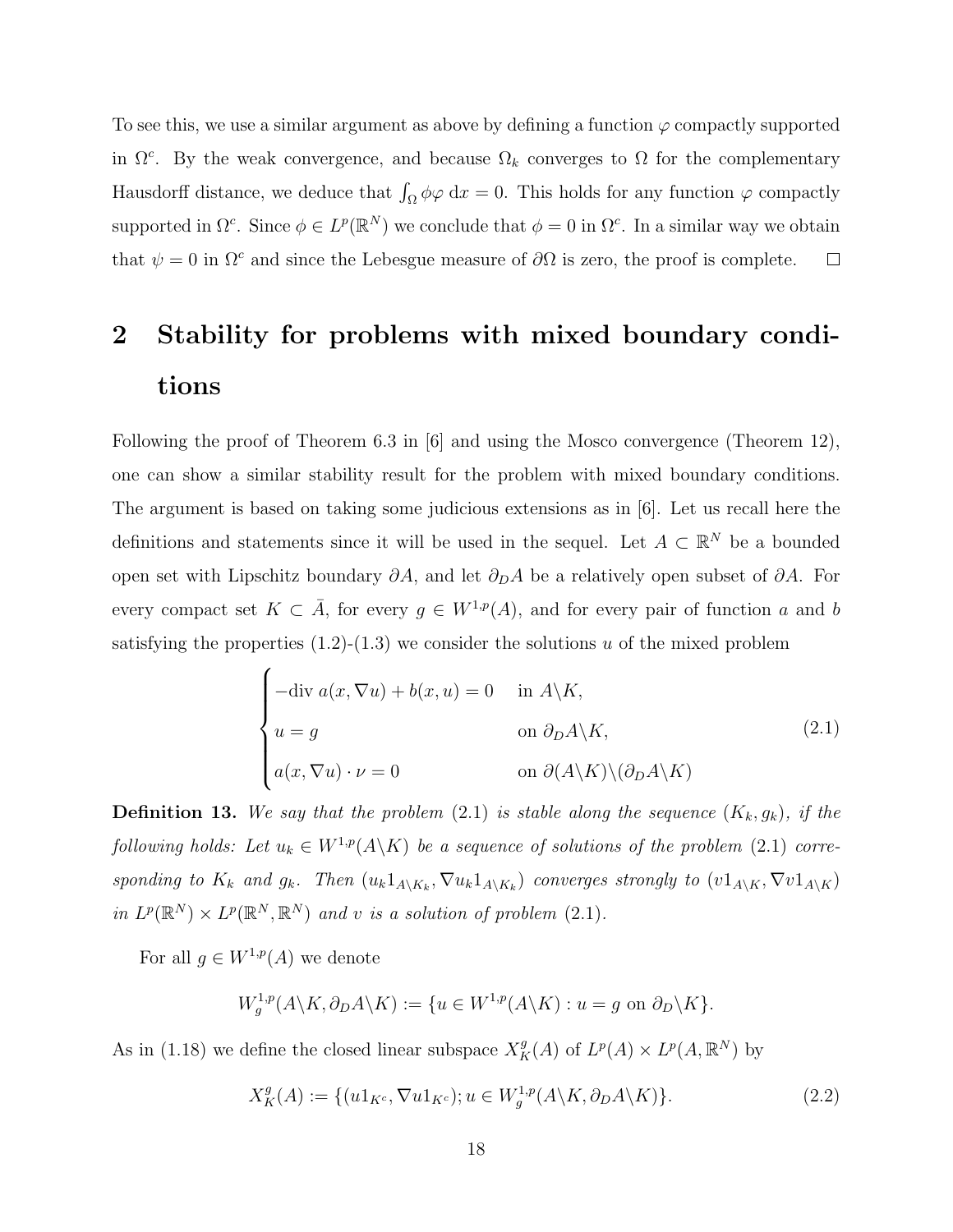**Definition 14** (Mosco-convergence). We say that  $X_{K}^{g_k}$  $\frac{g_k}{K_k}(A)$  converges to  $X^g_K(A)$  in the sense of Mosco if the following two properties hold:

- $(M1')$  for every  $u \in W_g^{1,p}(A \setminus K, \partial_D A \setminus K)$ , there exists a sequence  $u_k \in W_{g_k}^{1,p}(A \setminus K_k, \partial_D A \setminus K_k)$ such that  $u_k 1_{K_k^c}$  converges to  $u 1_{K^c}$  strongly in  $L^p(A)$  and  $\nabla u_k 1_{K_k^c}$  converges to  $\nabla u 1_{K^c}$ strongly in  $L^p(A,\mathbb{R}^N)$ ;
- (M2') if  $h_k$  is a sequence of indices converging to  $\infty$ ,  $u_k$  is a sequence such that  $u_k \in$  $W^{1,p}_{g_k}(A \backslash K_k)$  for every k, and  $u_k 1_{K_k^c}$  converges weakly in  $L^p(A)$  to a function  $\phi$ , while  $\nabla u_k 1_{K^c_k}$  converges weakly in  $L^p(A,\mathbb{R}^N)$  to a function  $\psi$ , then there exists  $u \in W^{1,p}_g(A\backslash K, \partial_D A\backslash K)$ such that  $\phi = u \mathbb{1}_{K^c}$  and  $\psi = \nabla u \mathbb{1}_{K^c}$  a.e. in  $\mathbb{R}^N$ .

Remark 15. As it is pointed out in [6], by adopting the same proof as in Theorem 11, the Mosco convergence of  $X^{g_k}_{K}$  $\frac{g_k}{K_k}(A)$  to  $X_K^g(A)$  is equivalent to the stability of the mixed problem  $(2.1)$  along the sequence  $(K_k, g_k)$ .

Finally we obtain the corresponding result in the case of the mixed boundary conditions.

**Theorem 16.** Let A be a bounded open subset of  $\mathbb{R}^N$  with Lipschitz boundary  $\partial A$ , let  $\partial_D A$ be a relatively open subset of  $\partial A$  and let  $C_0$  be a positive constant. Let  $g_h$  be a sequence in  $W^{1,p}(A)$  converging strongly to a function  $g \in W^{1,p}(A)$ , and let  $K_h$  be a sequence of compact subsets of  $\bar{A}$  converging to a set K in the Hausdorff metric. Assume in addition that for every h,  $A \backslash K_h$  is a  $(\delta, r_0) -$ Reifenberg flat domain with  $\delta < 10^{-3}C_0^{-1}$  and having a uniform size of holes with constant  $C_0$ . Then  $X^{g_h}_{K_t}$  $\frac{g_h}{K_h}(A)$  converges to  $X_K^g(A)$  in the sense of Mosco.

Proof. The proof is essentially the same as the proof of Theorem 6.3 in [6], consisting of an idea due to Chambolle. The only difference is that the sets

$$
\Omega_h := \Sigma \setminus (K_h \cup (\partial A \setminus \partial_D A)) \quad \text{and} \quad \Omega := \Sigma \setminus (K \cup (\partial A \setminus \partial_D A))
$$

where  $\Sigma$  is an open ball in  $\mathbb{R}^N$  such that  $\overline{A} \subset \Sigma$ , are now satisfying the assumptions of Theorem 12 and thus the Mosco convergence in that setting. We refer the reader to [6], Theorem 6.3 for the details in that approach.  $\Box$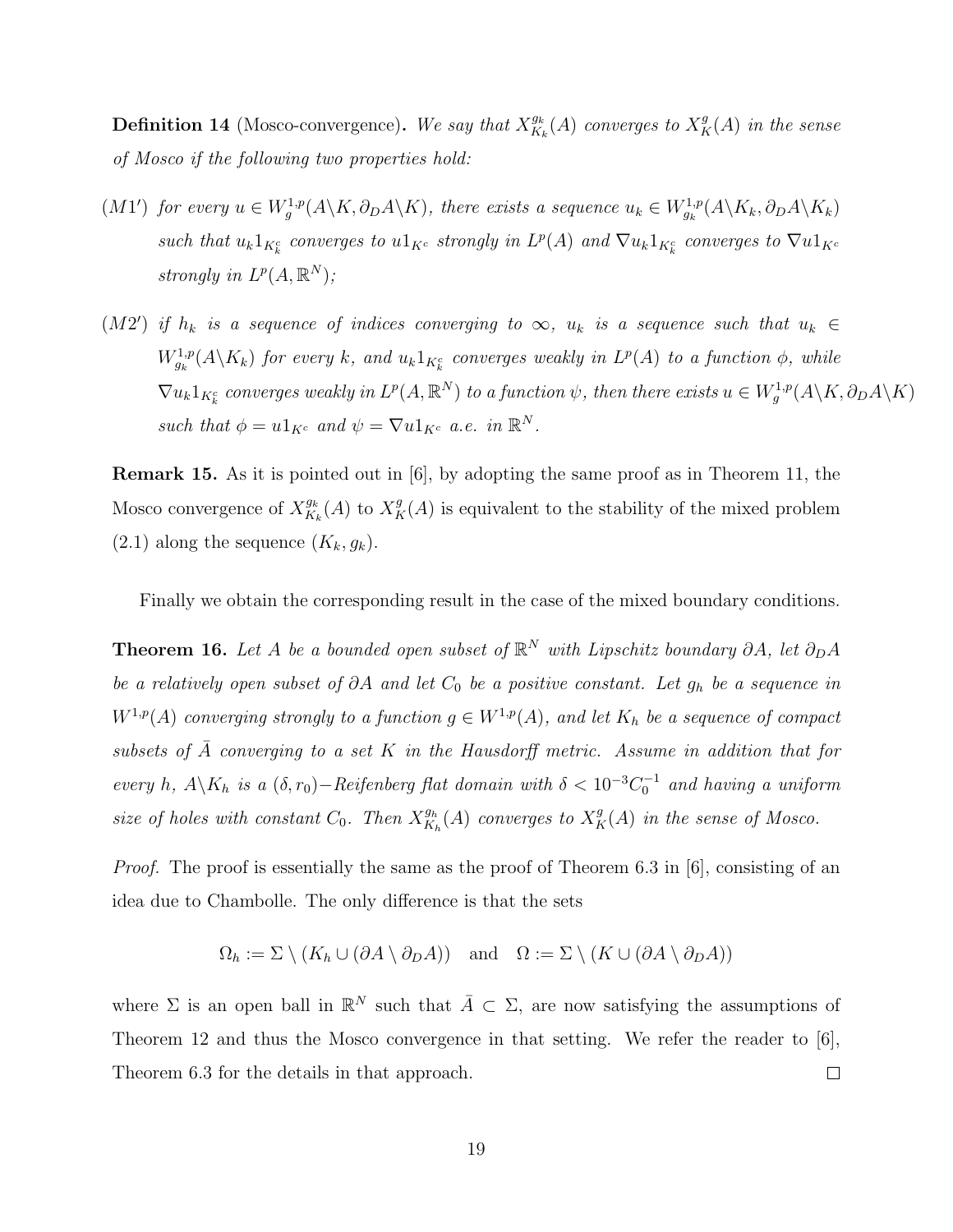### 3 A decay estimate and its stability

In this section we prove a boundary estimate on the gradient of solutions for a non-linear Neumann problem similar to (0.2). In the first part we will prove the estimate when the boundary is flat, and then using the stability of problem (2.1) we will extend the result for Reifenberg flat domains, whose boundaries are close enough to a hyperplane for the Hausdorff distance.

Let  $\Omega$  be an open subset of  $\mathbb{R}^N$  and let I be a relatively open and Lipschitz subset of  $\partial\Omega$ . For every  $g \in W^{1,2}(\Omega)$  we denote by  $W^{1,2}_g(\Omega)$  the functions of  $W^{1,2}(\Omega)$  that are equal to g on I (in terms of trace). We focus on minimizers  $u \in W_g^{1,2}(\Omega)$  for the following functional

$$
\mathcal{F}(u) := \int_{\Omega} F(|\nabla u|^2) dx \tag{3.1}
$$

where F is a  $C^{2,1}([0,\infty))$  function satisfying

$$
\begin{cases}\nF(0) = 0, & c \le F'(t) \le C \\
0 \le F''(t) \le \frac{C}{1+t}\n\end{cases}
$$
\n(3.2)

for some positive constants c, C. We define  $f(p) := F(|p|^2)$ , which is a convex function due to  $(3.2)$ . We also assume hereby that f is uniformly elliptic that is, there exists positive constants  $\lambda, \Lambda$  such that

$$
\lambda |\xi|^2 \le \sum \frac{\partial^2 f(p)}{\partial p_i \partial p_j} \xi_i \xi_j \le \Lambda |\xi|^2
$$

for all  $\xi \in \mathbb{R}^N$ . If we combine the ellipticity condition with  $(3.2)$  we get that f satisfies

$$
\begin{cases} \lambda |p|^2 \le \nabla f(p) \cdot p \\ \lambda |p|^2 \le f(p) \le \Lambda |p|^2. \end{cases} \tag{3.3}
$$

**Lemma 17.** Let  $\Omega$  be an open subset of  $\mathbb{R}^N$  and  $u \in W_g^{1,2}(\Omega)$  be a minimizer for the functional  $F$ . Then  $u$  is a weak solution for the problem

$$
\begin{cases}\n-\operatorname{div}\left(F(|\nabla u|^2)\nabla u\right) = 0 & \text{in } \Omega \\
u = g & \text{on } I \\
F'(|\nabla u|^2)\nabla u \cdot \nu = 0 & \text{on } \partial\Omega \setminus I.\n\end{cases}
$$
\n(3.4)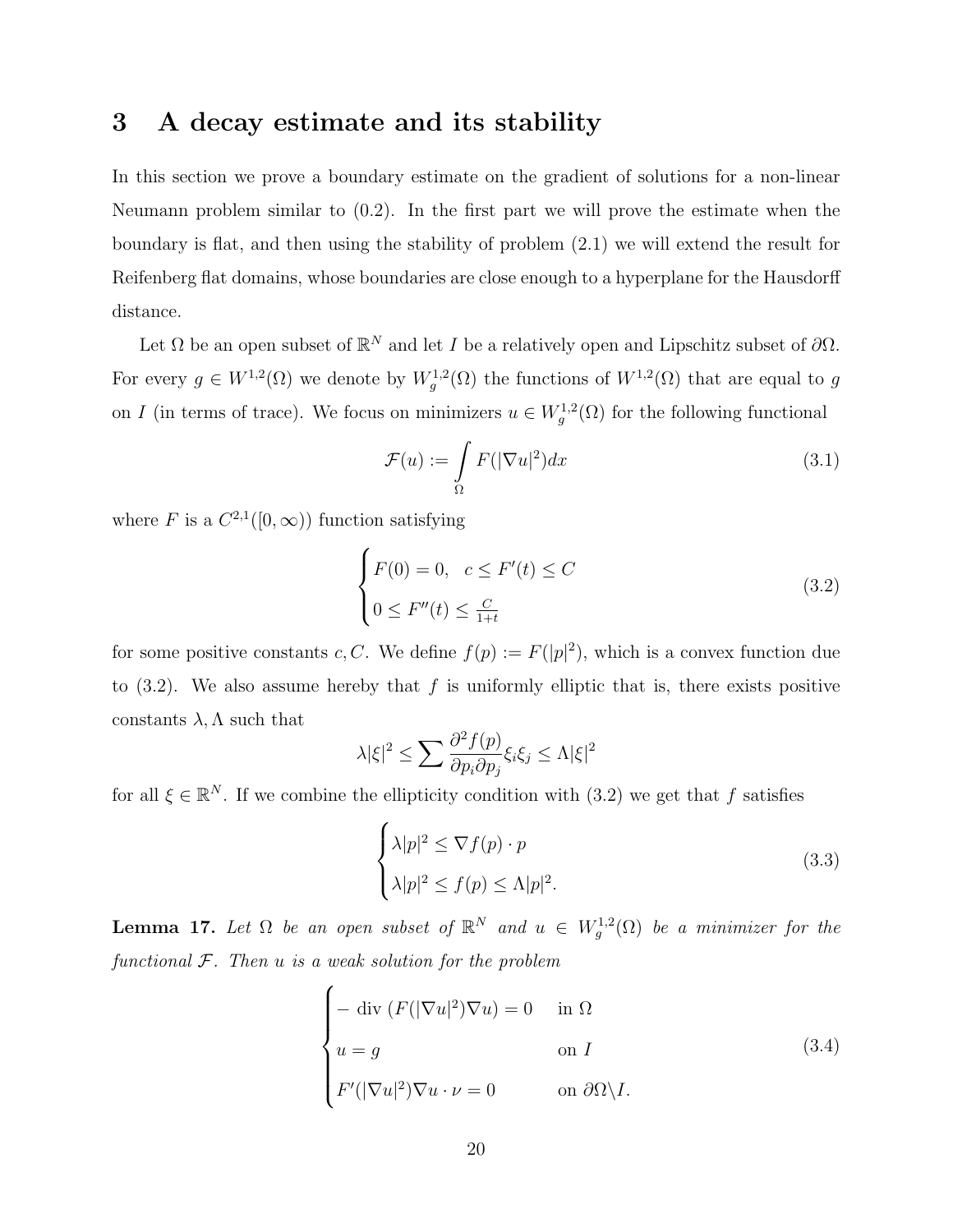*Proof.* This is a standard variational argument. Let u be such a minimizer and let  $\varphi \in$  $C^{\infty}(\overline{\Omega})$ , such that  $\varphi = 0$  on *I*. Then, comparing u with  $u + t\varphi$ , we obtain that

$$
\int_{\Omega} F(|\nabla u|^2) dx \leq \int_{\Omega} F(|\nabla u + t \nabla \varphi|^2) dx = \int_{\Omega} F(|\nabla u|^2 + t \langle \nabla u, \nabla \varphi \rangle + t^2 |\nabla \varphi|^2) dx.
$$

Then, using that

$$
F(|\nabla u|^2 + t\langle \nabla u, \nabla \varphi \rangle + t^2 |\nabla \varphi|^2) = F(|\nabla u|^2) + tF'(|\nabla u|^2)\langle \nabla u, \nabla \varphi \rangle + o(t^2),
$$

dividing by  $t$  and letting  $t$  goes to 0 we obtain that

$$
\int_{\Omega} F'(|\nabla u|^2) \langle \nabla u, \nabla \varphi \rangle \ge 0.
$$

By a similar argument dividing by  $-t$  we obtain the reverse inequality and the lemma follows.  $\Box$ 

**Remark 18.** By our assumptions,  $L := -\text{div}(F(|\nabla u|^2 \nabla u))$  is a nonlinear operator of the divergence form as in Problem (0.2) and Problem (2.1) with  $a(x,\xi) = F'(|\xi|^2) \cdot \xi$  and  $b(x,\xi) =$ 0. One can easily check that  $(1.2)-(1.3)$  hold for these choices of a and b.

Let us recall this result from [11] that can be also found in [1] p. 347.

**Theorem 19.** [11] If f satisfies the assumptions (3.3) and  $u \in W^{1,2}_{loc}(\Omega)$  is a local minimizer of the functional

$$
w \mapsto \int_{\Omega} F(|\nabla w|^2) dx,
$$

then u is locally Lipschitz in  $\Omega$  and

$$
\sup_{x \in B(x_0, r/2)} |\nabla u|^2 \le C_1 \frac{1}{r^N} \int_{B(x_0, r)} |\nabla u|^2 dx, \tag{3.5}
$$

for all balls  $B(x_0, r) \subset \Omega$  where  $C_1$  depends only on N,  $\lambda$ , and  $\Lambda$ .

Following, we want to prove the same sort of estimate but for a local minimizer in  $\Omega \setminus K$ where K is a compact set such that  $\Omega \backslash K$  is a Reifenberg flat domain and for balls centered on  $\partial K \cap \partial \Omega$ . We begin with the case when K is a half-space.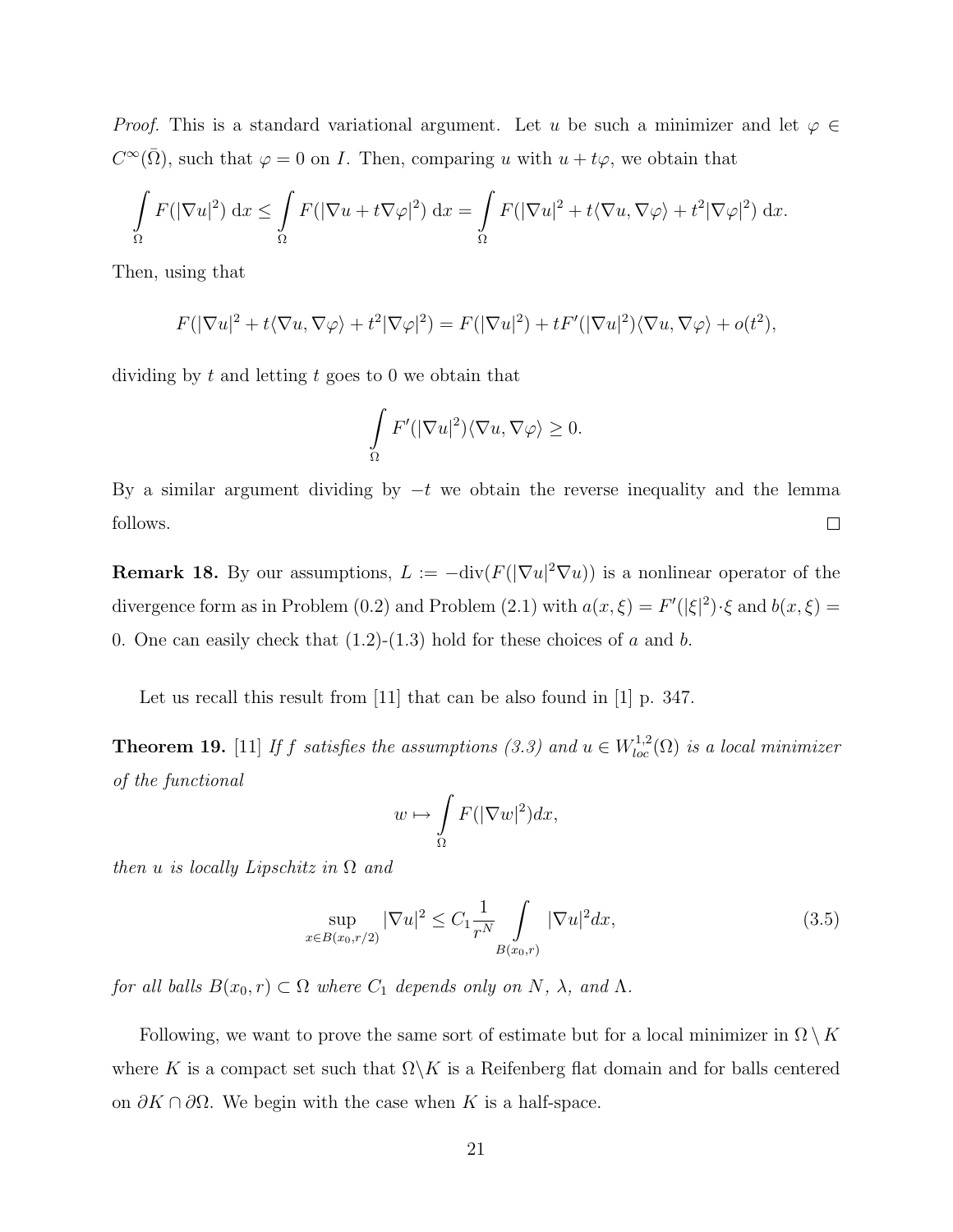#### 3.1 In the complement of a hyperplane

Let  $B(0, 1)$  be the unit ball in  $\mathbb{R}^N$ , and define

$$
P_0 := \{ (x', x_N) \in \mathbb{R}^N; x_N = 0 \}.
$$

For all  $r \leq 1$  we also set

$$
B_r^+ := B(0,r) \cap \{ (x', x_N) \in \mathbb{R}^N; x_N \ge 0 \}.
$$

We split the boundary of  $B_r^+$  in two parts. The flat part is denoted by  $B' := P_0 \cap B(0,r)$ and the spherical part is  $\partial B_r^+ := \partial B(0,r) \cap \{(x',x_N) \in \mathbb{R}^N; x_N > 0\}$ . We denote by  $\gamma$  the trace operator from  $W^{1,2}(B_r^+)$  to  $W^{\frac{1}{2},2}(\partial B_r^+)$ . In order to present our argument in a simple way we first concentrate on the case when  $f(p) = |\nabla p|^2$ . This is a well-known result and the proof is simpler just by using the mean value Theorem (extend by reflection and use Exercise 7.6 of [1]). On the other hand the following proof can be slightly changed in order to be used in the nonlinear case, in Lemma 21 below. The proof consists of considering a monotonicity formula for a specific quantity on the hyperplane (of dimension  $N$ ) which has been recently presented by Athanasopoulos and Caffarelli, [2] in their study on the optimal regularity of solutions in lower dimensional (Signorini-type) obstacle problems (see also [3] for a different setting in the case of the heat equation).

**Lemma 20.** Let  $g \in W^{1,2}(B_1^+)$  and let  $u \in W^{1,2}_g(B_1^+)$  be a minimizer of the functional  $\mathcal F$ with  $F(|\nabla u|^2) = |\nabla u|^2$ . Then u is locally Lipschitz in  $B_1^+$  and for all  $r < 1$  and for all  $0 < a < 1$  we have

$$
\int_{B_{ar}^+} |\nabla u|^2 dx \le C_1 a^{N-1+\beta} \int_{B_r^+} |\nabla u|^2 dx,
$$
\n(3.6)

for a positive exponent  $\beta$ , where  $C_1 = C_1(N, \lambda, \Lambda, L)$  where L is the Lipschitz constant of u.

*Proof.* The fact that u is locally Lipschitz in  $B_1^+$  comes directly from Theorem 19. Assume without loss of generality that  $u(0) = 0$ . We extend u in  $B(0, r)$  by a reflection argument, therefore we have  $u_{x_N} = 0$  on  $\{x_N = 0\} \cap B(0, r)$ . Define

$$
\phi(r) = \frac{1}{r} \int\limits_{B_r^+} \frac{|\nabla u|^2}{|x|^{N-2}} dx
$$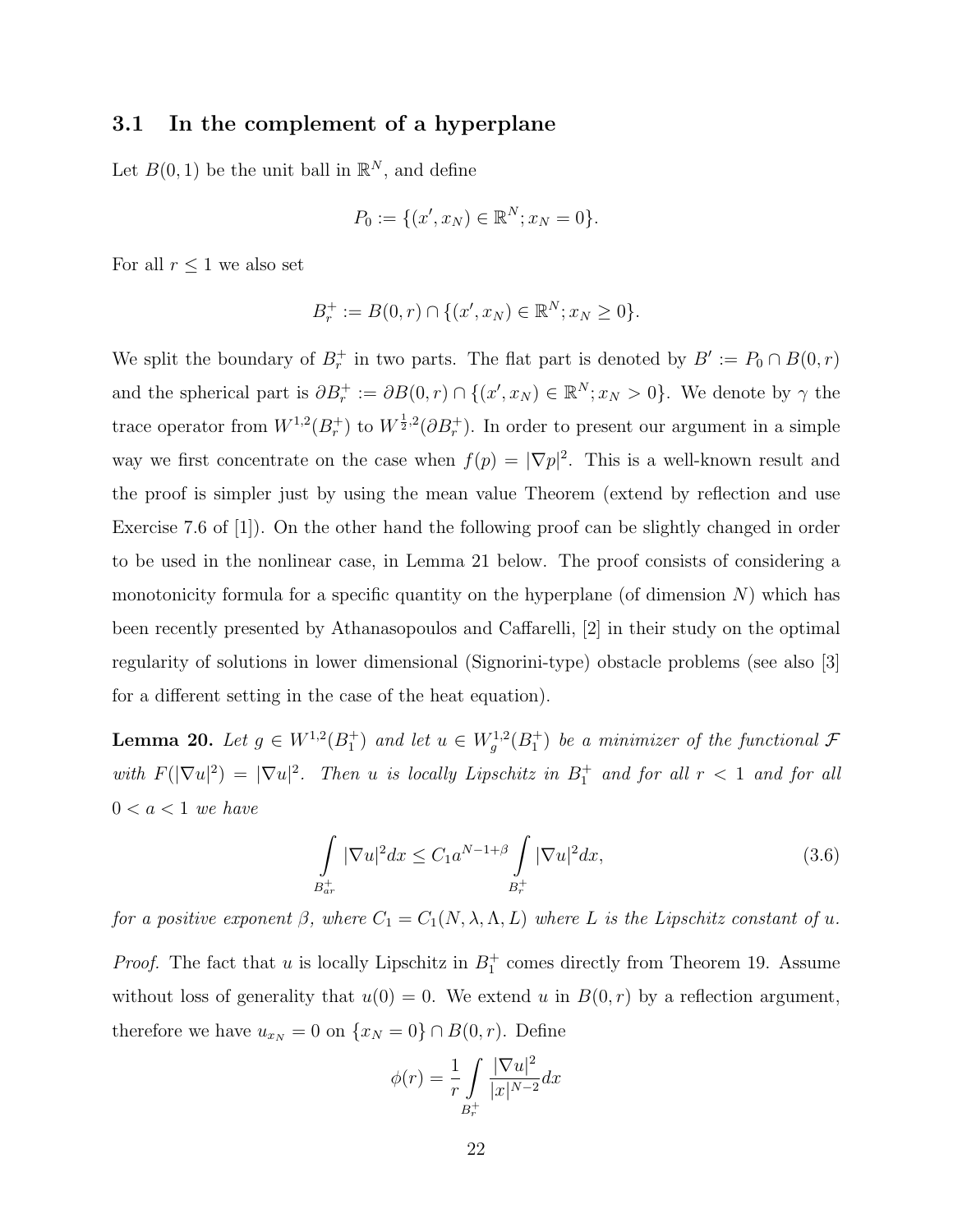and observe that  $\Delta u^2 = 2u\Delta u + 2|\nabla u|^2 = 2|\nabla u|^2$ . Next we follow the approach presented in [2] by computing

$$
\begin{split}\n\phi'(r) &= -\frac{1}{r^2} \int_{B_r^+} \frac{|\nabla u|^2}{|x|^{N-2}} dx + \frac{1}{r^{N-1}} \int_{\partial B_r^+} |\nabla u|^2 dS \\
&= -\frac{1}{2r^2} \int_{B_r^+} \frac{\Delta u^2}{|x|^{N-2}} dx + \frac{1}{r^{N-1}} \int_{\partial B_r^+} |\nabla u|^2 dS \\
&= -\frac{1}{2r^2} \left\{ \int_{\partial B_r^+} \frac{2uu_r}{r^{N-2}} dx + \frac{N-2}{r^{N-1}} \int_{\partial B_r^+} u^2 dS \right\} + \frac{1}{r^{N-1}} \int_{\partial B_r^+} |\nabla u|^2 dS.\n\end{split}
$$

Therefore,

$$
\phi'(r) = -\frac{1}{r^N} \int_{\partial B_r^+} u u_r dx - \frac{N-2}{2r^{N+1}} \int_{\partial B_r^+} u^2 dS + \frac{1}{r^{N-1}} \int_{\partial B_r^+} |\nabla u|^2 dS, \tag{3.7}
$$

since  $u_{x_N} = 0$  on  $\{x_N = 0\} \cap B_r(0)$ . From the Schwartz inequality we obtain,

$$
-\frac{1}{r^N} \int_{\partial B_r^+} uu_r dx \ge -\bigg(\int_{\partial B_r^+} \frac{u^2}{2r^{N+1}} dS\bigg)^{1/2} \bigg(\int_{\partial B_r^+} \frac{2u_r^2}{r^{N-1}} dS\bigg)^{1/2}.
$$
 (3.8)

It is also clear that

$$
\frac{1}{r^{N-1}} \int\limits_{\partial B_r^+} |\nabla u|^2 dS \ge \frac{1}{r^{N-1}} \int\limits_{\partial B_r^+} u_r^2 dS + \frac{1}{r^{N-1}} \int\limits_{\partial B_r^+} |\nabla_\tau u|^2 dS,\tag{3.9}
$$

where by  $\tau$  we denote the tangential direction. Using (3.8), (3.9) in (3.7), we conclude

$$
\phi'(r) \ge -\frac{2N-3}{4r^{N+1}} \int_{\partial B_r^+} u^2 dS + \frac{1}{r^{N-1}} \int_{\partial B_r^+} |\nabla_\tau u|^2 dS. \tag{3.10}
$$

Now we consider function  $w := -(u - Cr^{\alpha})^{-}$ , where C,  $\alpha$  will be chosen later. Note that u is Lipschitz continuous which will allow us to choose  $\alpha$  in the sequel.

By construction,

$$
\int_{\partial B_r^+} |\nabla_\tau w|^2 dS \le \int_{\partial B_r^+} |\nabla_\tau u|^2 dS.
$$

From (3.10), we have

$$
\phi'(r) \ge -\frac{2N-3}{4r^{N+1}} \int_{\partial B_r^+} (u - w + w)^2 dS + \frac{1}{r^{N-1}} \int_{\partial B_r^+} |\nabla_\tau w|^2 dS. \tag{3.11}
$$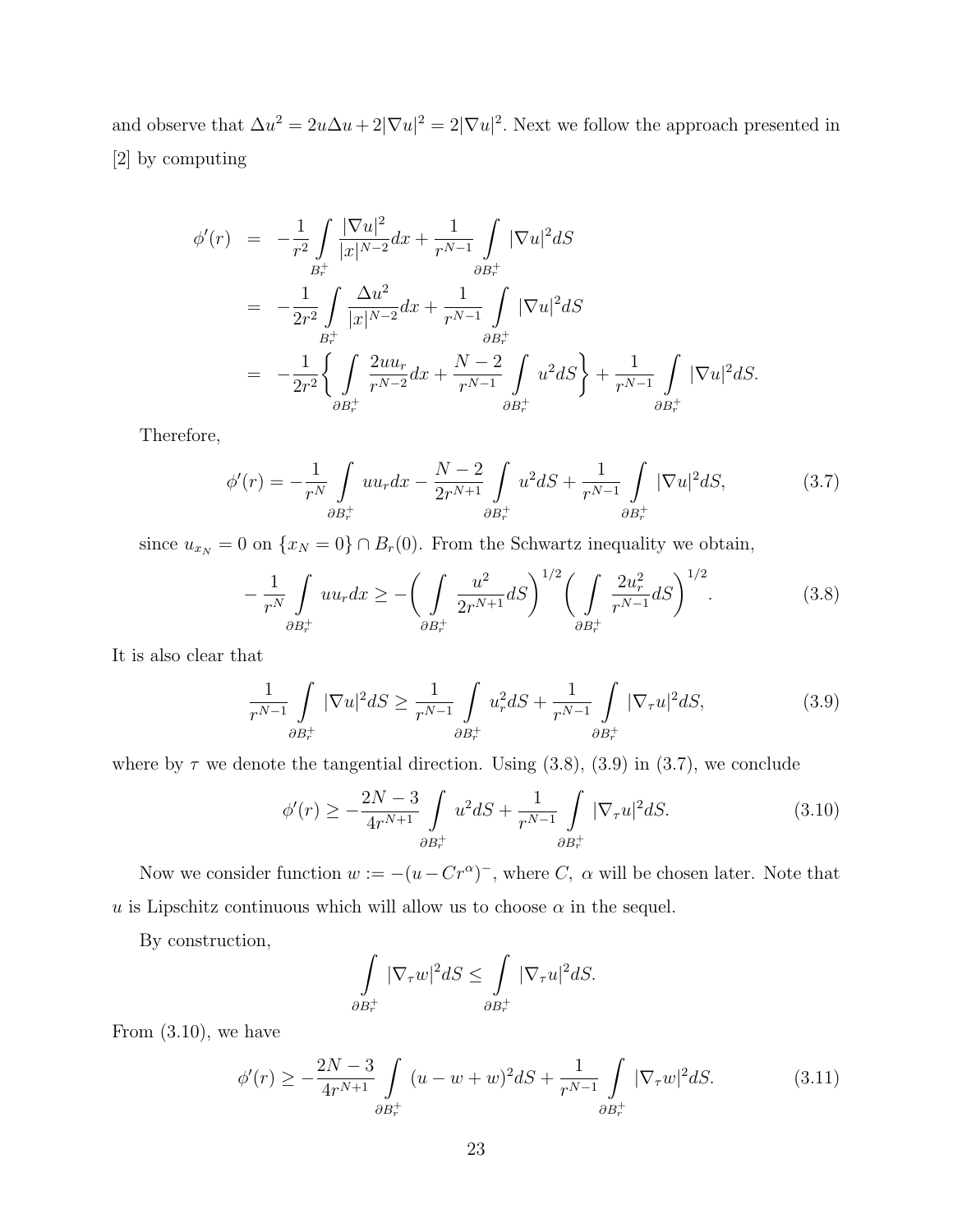Now by solving the corresponding eigenvalue problem as in [2], we find that for  $w \in$  $H^{\frac{1}{2}}(\partial B_1^+)$  and  $w = 0$  on  $(\partial B_1')^-,$ 

$$
\inf \frac{\int_{\partial B_1^+} |\nabla_\tau w|^2 dS}{\int_{\partial B_1^+} w^2 dS} = \frac{2N-3}{4}.
$$

Therefore (3.11) is reduced to

$$
\varphi'(r) \geq -\frac{2N-3}{4r^{N+1}} \int_{\partial B_r^+} \left[ (u-w)^2 + 2(u-w)w \right] dS - \frac{2n-3}{4r^{N+1}} \int_{\partial B_r^+} w^2 dS
$$
  
+ 
$$
\frac{1}{r^{N-1}} \int_{\partial B_r^+} |\nabla_r w|^2 dS
$$
  

$$
\geq -\frac{2N-3}{4r^{N+1}} \int_{\partial B_r^+} \left[ (u-w)^2 + 2(u-w)w \right] dS.
$$

Finally, since  $w = -(u - Cr^{\alpha})^{-}$ , we obtain

$$
\varphi'(r) \ge -\frac{2N-3}{4}C\frac{r^{N-1}}{r^{N+1}}r^{2\alpha} = -Cr^{2\alpha-2},
$$

or

$$
\varphi(1) - \varphi(r) \ge -\frac{C}{2\alpha - 1} + \frac{C}{2\alpha - 1} r^{2\alpha - 1}.
$$
\n(3.12)

 $\Box$ 

Since  $|x| \leq r$  we have that

$$
\frac{1}{r^{N-2}} \int\limits_{B_r^+} |\nabla u|^2 dx \le \int\limits_{B_r^+} \frac{|\nabla u|^2}{|x|^{N-2}} dx
$$

which for the appropriate selection of C,  $\alpha$  in the definition of the truncated function w along with (3.12) gives

$$
\int\limits_{B_{r}^+} |\nabla u|^2 dx \leq C_1 r^{N-1+\beta} \int\limits_{B_{1}^+} |\nabla u|^2 dx
$$

where  $C_1$  depends on N and the Lipschitz constant of u and  $\beta$  depends on  $\alpha$ .

Next we prove a similar estimate in the general case when  $f(p) := F(|p|^2)$ .

**Lemma 21.** Let f be satisfying the assumptions (3.3) and let  $u \in W^{1,2}_g(B_1^+)$  be a minimizer of the functional  $\mathcal{F}$ . Then u is locally Lipschitz in  $B_1^+$  and for all  $r < 1$  and for all  $0 < a < 1$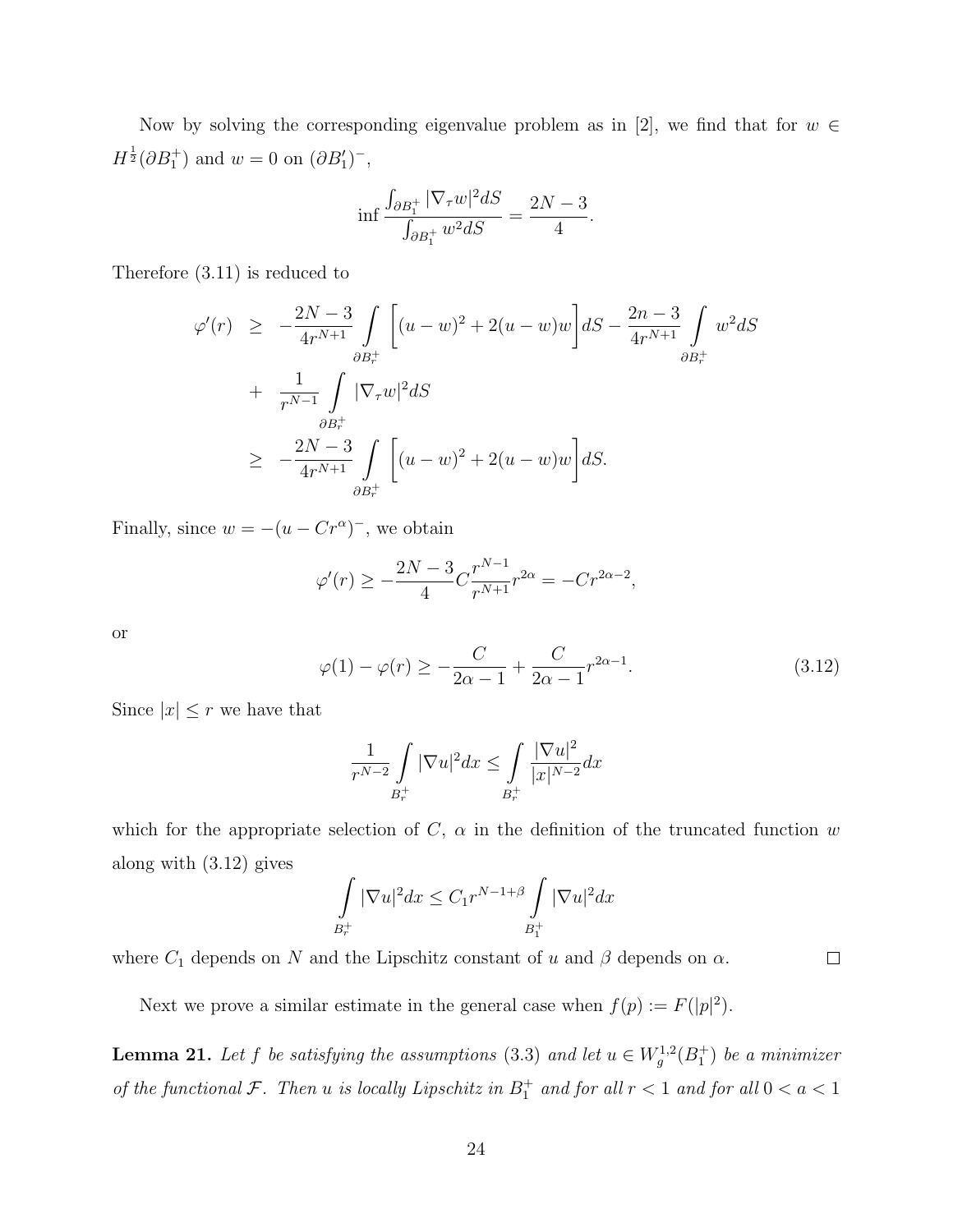we have

$$
\int_{B_{ar}^+} |\nabla u|^2 dx \le C_1 a^{N-1+\beta} \int_{B_r^+} |\nabla u|^2 dx,
$$
\n(3.13)

for a positive exponent  $\beta$ , where  $C_1$  depends only on N, the Lipschitz constant of u,  $\lambda$  and Λ.

*Proof.* We follow the lines of the proof of Lemma 20. We extend u in  $B(0,r)$  as before and denote by  $Lv := \nabla (A \nabla v)$  where  $A(x) = F'(|\nabla u(x)|^2)$ . It is enough to establish the corresponding estimate for  $v$  solving the problem  $(3.4)$ .

We define

$$
\varphi(r) = \frac{e^{\overline{C}r^{\alpha}}}{r} \int\limits_{B_r^+} \frac{|\nabla v|^2}{|x|^{N-2}} dx
$$

where  $\overline{C}, \alpha < 1$  are positive constants to be chosen later. Let us denote by V the fundamental solution of  $L^*v = 0$ . Then

$$
V = C\rho^{2-N} + O(\rho^{2-N+\alpha})
$$
  
\n
$$
\nabla V = (2-N)C\rho^{-N}x + O(\rho^{1-N+\alpha})
$$

where  $\rho = |x|$  and  $\alpha \in (0, 1)$ . Next we compute (after a mollification, if necessary)

$$
\varphi'(r) = \frac{\alpha \overline{C} r^{\alpha} e^{\overline{C} r^{\alpha}} - e^{\overline{C} r^{\alpha}}}{r^2} \int_{B_r^+} \frac{|\nabla v|^2}{|x|^{N-2}} dx + \frac{e^{\overline{C} r^{\alpha}}}{r^{N-1}} \int_{\partial B_r^+} |\nabla v|^2 dS
$$

$$
= \frac{\alpha \overline{C} r^{\alpha} e^{\overline{C} r^{\alpha}} - e^{\overline{C} r^{\alpha}}}{r^2} I_1 + \frac{e^{\overline{C} r^{\alpha}}}{r^{N-1}} I_2
$$

that is,

$$
e^{-\overline{C}r^{\alpha}}\varphi'(r) = \alpha \overline{C}r^{\alpha-2}I_1 - \frac{1}{r^2}I_1 + \frac{1}{r^{N-1}}I_2.
$$

Now

$$
\frac{1}{r^2} I_1 \leq \frac{1}{r^2} \int_{B_r^+} \left[ \frac{1}{2} \frac{D_i(A_{ij} D_j v^2)}{|x|^{N-2}} + c_1 r^{\alpha} \frac{|\nabla v|^2}{|x|^{N-2}} \right] dx
$$

$$
= \frac{1}{2r^2} \int_{B_r^+} \frac{D_i(A_{ij} D_j v^2)}{|x|^{N-2}} dx + c_1 r^{\alpha-2} I_1
$$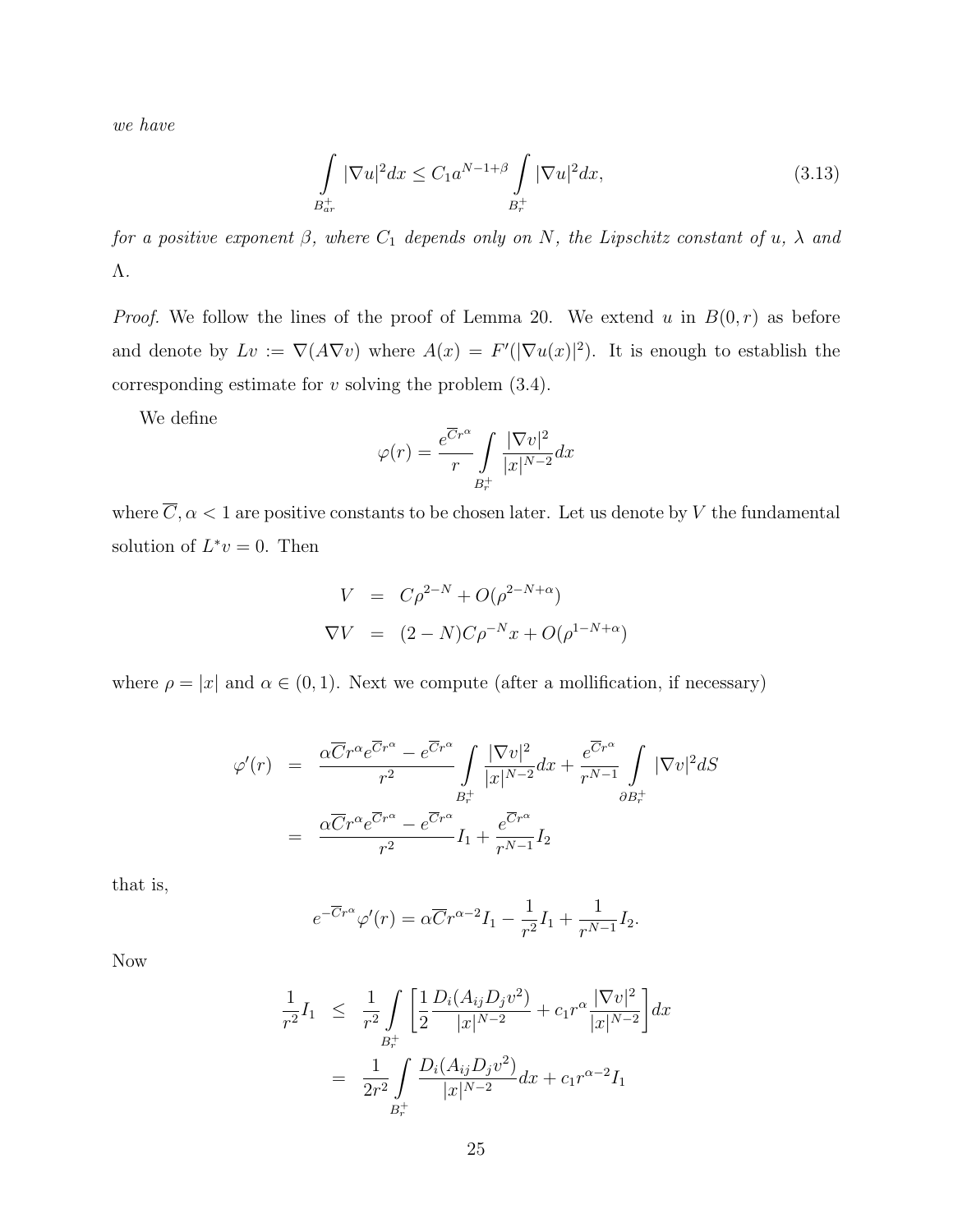therefore

$$
e^{-\overline{C}r^{\alpha}}\varphi'(r) \geq (\alpha \overline{C}r^{\alpha-2} - c_1r^{\alpha-2})I_1 - \frac{1}{2r^2} \int_{B_r^+} \frac{D_i(A_{ij}D_j v^2)}{|x|^{N-2}} dx + \frac{1}{r^{N-1}}I_2.
$$

Note that

$$
\frac{1}{2r^{2}} \int_{B_{r}^{+}} \frac{D_{i}(A_{ij}D_{j}v^{2})}{|x|^{N-2}} dx \leq \frac{1+c_{2}r^{\alpha}}{2r^{2}} \int_{B_{r}^{+}} D_{i}(A_{ij}D_{j}v^{2})V dx \n= \frac{1+c_{2}r^{\alpha}}{2r^{2}} \Bigg[ \int_{\partial B_{r}^{+}} A_{ij}D_{j}v^{2}\nu_{i}V dS - \int_{\partial B_{r}^{+}} v^{2}A_{ij}D_{i}V\nu_{j}dS \Bigg] \n\leq \frac{1+Cr^{\alpha}}{2r^{2}} \Bigg[ \frac{2}{r^{N-2}} \int_{\partial B_{r}^{+}} v v_{r}dS + \frac{N-2}{r^{N-1}} \int_{\partial B_{r}^{+}} v^{2}dS \n\frac{B_{r}^{+}}{2r^{N-2}} \int_{\partial B_{r}^{+}} v |\nabla_{\tau}v|dS \Bigg].
$$

The proof now follows that of Lemma 20 by introducing the appropriate truncated function. Note also that Lipschitz continuity holds due to Theorem 19. If the constant  $C$  is chosen large enough, it controls all the  $r^{\alpha}$  error terms in the above expression.  $\Box$ 

#### 3.2 In Reifenberg flat Domains

As we have already mentioned, our purpose is to use the stability property in order to obtain a decay estimate in the case of complement Reifenberg flat domains. More precisely we will prove the following Theorem. Recall that  $\bar{B}^- := \bar{B}(0,1) \cap \{x_N \leq 0\}$ 

**Theorem 22.** For each choice of  $r_0, a_0 > 0$ ,  $C_0 \in [1/2, +\infty) \cup \{1/3\}$  and  $g \in W^{1,2}(B(0,1))$ , there exists a positive constant  $\varepsilon_0$  such that the following holds. Let  $K \subset \overline{B}(0,1)$  be a compact set such that  $B(0,1)\backslash K$  is a  $(\delta,r_0)$ -Reifenberg flat domain with  $\delta < 10^{-3}C_0^{-1}$ , having uniform size of holes with constant  $C_0$ , and such that

$$
d_H(K, \bar{B}^-) \le \varepsilon_0.
$$

Then for any solution  $u \in W_g^{1,2}(B(0,1)\backslash K)$  of the problem (3.4) with  $I := \partial B_1^+ \backslash K$  and  $\Omega := B(0,1) \backslash K$  we have that for all  $a_0 \le a \le 1$ ,

$$
\int_{B_a \backslash K} |\nabla u|^2 dx \le C_1 a^{N-1+\beta} \int_{B \backslash K} |\nabla u|^2 dx,
$$
\n(3.14)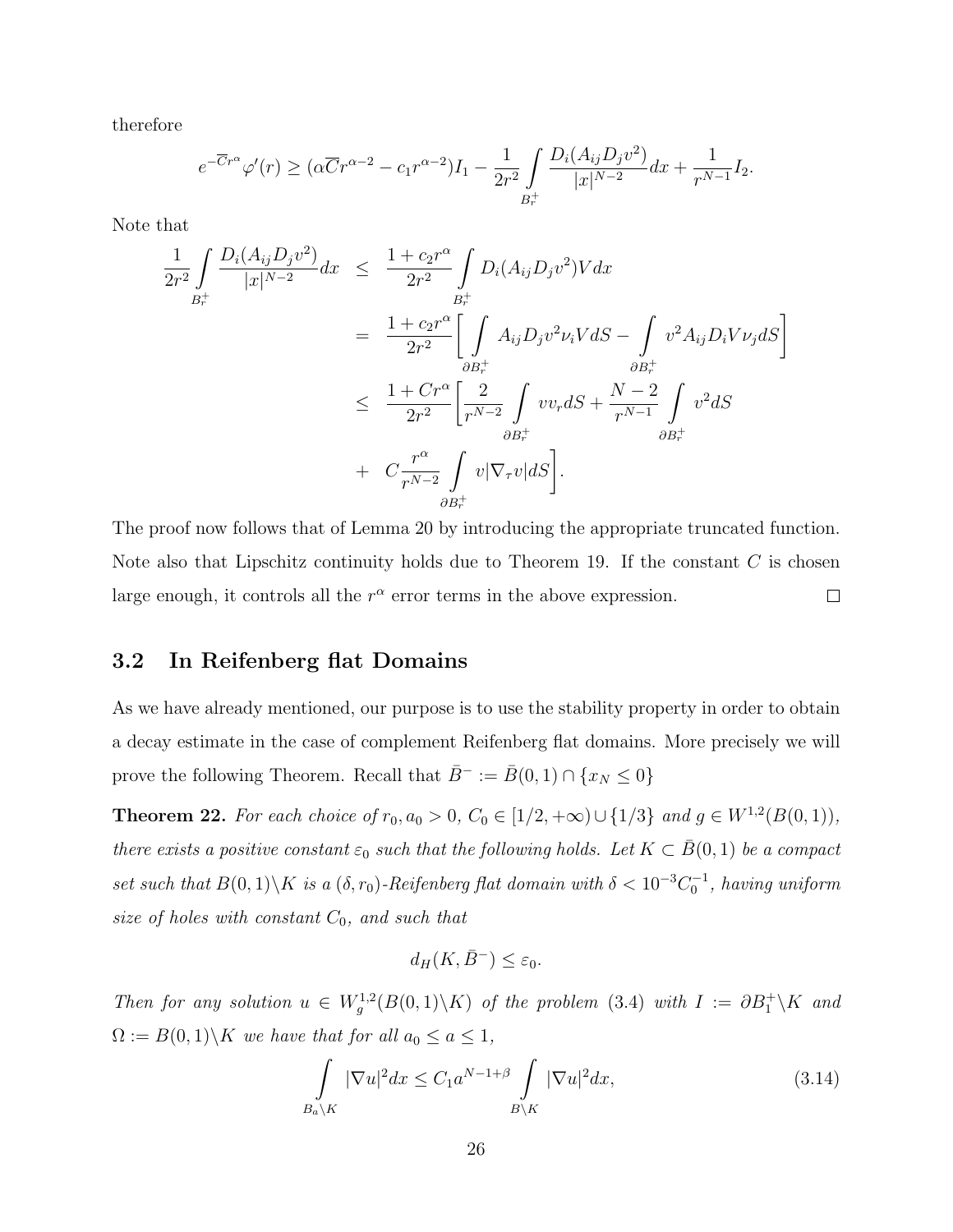for a positive exponent  $\beta$ , where  $C_1$  depends only on N, the Lipschitz constant of u,  $\lambda$  and Λ.

*Proof.* Let  $r_0$  and  $C_0$  be fixed,  $\beta$  is an exponent strictly greater than the one in (3.13), and  $C_1$  is the constant in (3.13). Suppose Theorem 22 is false. Then for every  $\varepsilon_k > 0$  there exists a compact set  $K_k$  of  $\bar{B}(0, 1)$  such that  $B(0, 1)\backslash K_k$  is a Reifenberg flat Domain with maximum radius  $r_0$ , with uniform size of holes with constant  $C_0$  and

$$
d_H(K_k, \bar{B}^-) \le \varepsilon_k.
$$

In addition there exists a sequence of solutions  $u_k \in W_g^{1,2}(A \backslash K_k)$  of the problem (3.4) with  $I := \partial B_1^+ \backslash K_k$  and  $\Omega := B(0,1) \backslash K_k$  and a sequence of radii  $a_k \in (a_0, 1)$  such that

$$
\int_{B_{a}\backslash K_{k}} |\nabla u_{k}|^{2} dx > C_{1} a_{k}^{N-1+\beta} \int_{B\backslash K_{k}} |\nabla u_{k}|^{2} dx.
$$
\n(3.15)

By extracting a subsequence (not relabeled), we may assume that  $a_k$  converges to a certain  $a' \leq 1$ . Now we claim that

$$
\liminf_{k \to +\infty} \int_{B \backslash K_k} |\nabla u_k|^2 dx \ge E\lambda^{-1} > 0
$$

Indeed, let us consider the compact set  $K_0 := \bar{B}(0,1) \cap \{x_N \leq 3\varepsilon_0\}$  and let  $v \in W_g^{1,2}(B(0,1) \setminus K_0)$ be the solution of the problem (3.4). Since for every k,  $u_k$  is a competitor for v we have that

$$
E := \int_{B(0,1)\setminus K_0} F(|\nabla v|)^2 \le \int_{B(0,1)\setminus K_0} F(|\nabla u_k|^2) \le \int_{B(0,1)\setminus K_k} F(|\nabla u_k|^2) \le \Lambda \int_{B(0,1)\setminus K_k} |\nabla u_k|^2
$$

which proves the claim.

Then, by the stability of Problem (2.1) we know that  $\tilde{u}_k 1_{K^c}$  converges strongly in  $L^2(A)$ to a function u, and  $\nabla \tilde{u}_k 1_{K^c}$  converges strongly in  $L^2(A)$  to  $\nabla u 1_{B^+}$ . Moreover, u is a solution of the problem (3.4) in  $B^+$  with  $I = \partial B^+$  and boundary values on I equal to g. Thus by passing to the limit in (3.15) we obtain a contradiction according to Lemma 21.  $\Box$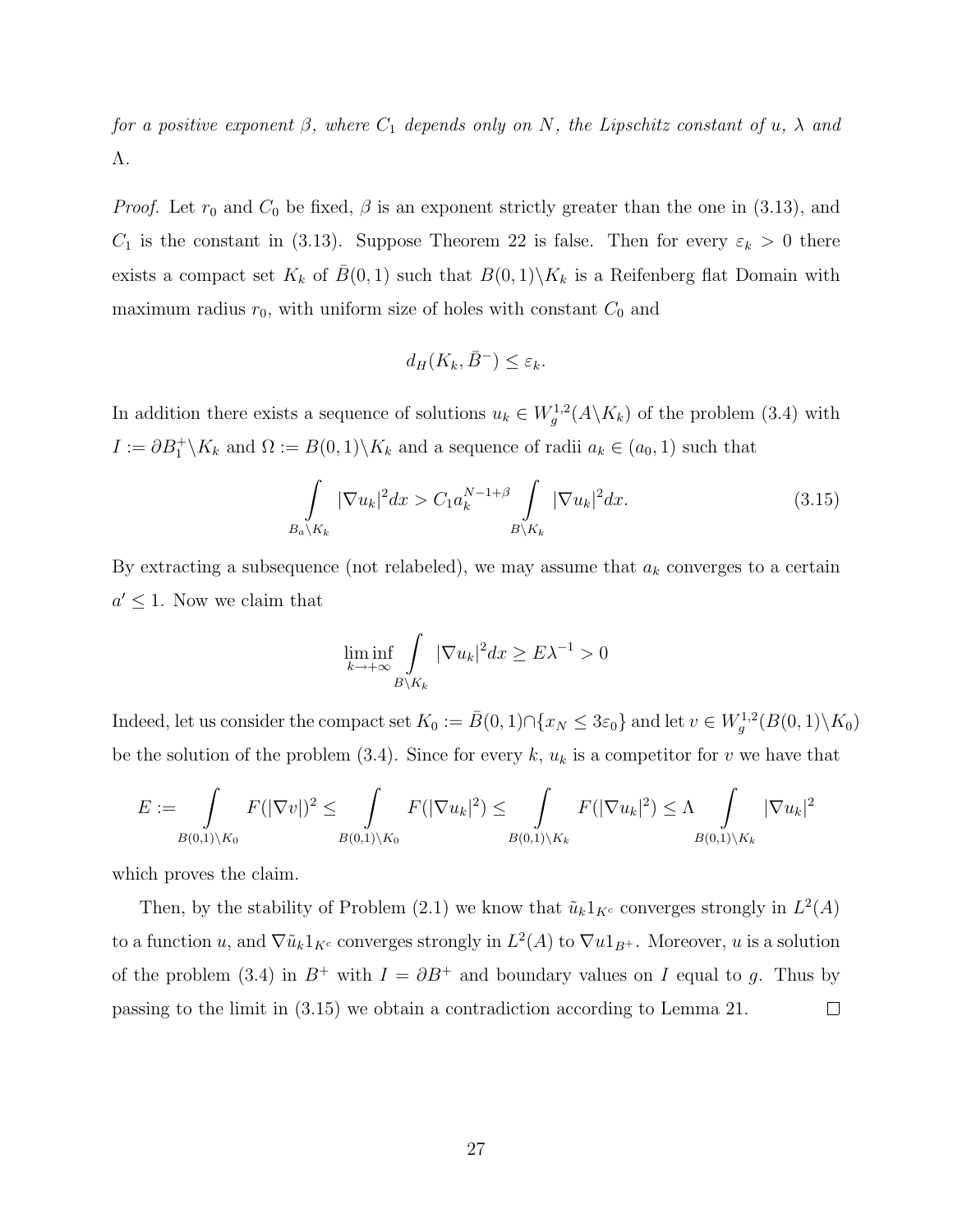### References

- [1] L. Ambrosio, N. Fusco, and D. Pallara. Functions of bounded variation and free discontinuity problems. Oxford Mathematical Monographs. The Clarendon Press Oxford University Press, New York, 2000.
- [2] I. Athanasopoulos and L. Caffarelli. Optimal regularity of lower dimensional obstacle problems. Zap. Nauchn. Sem. S.-Peterburg. Otdel. Mat. Inst. Steklov. (POMI), 310(Kraev. Zadachi Mat. Fiz. i Smezh. Vopr. Teor. Funkts. 35 [34]):49–66, 226, 2004.
- [3] I. Athanasopoulos, L. Caffarelli, and E. Milakis. Optimal and free boundary regularity of thin obstacle problems for parabolic operators. In preparation.
- [4] Dorin Bucur and Nicolas Varchon. Boundary variation for a Neumann problem. Ann. Scuola Norm. Sup. Pisa Cl. Sci. (4), 29(4):807–821, 2000.
- [5] Antonin Chambolle and Francesco Doveri. Continuity of Neumann linear elliptic problems on varying two-dimensional bounded open sets. Comm. Partial Differential Equations, 22(5-6):811–840, 1997.
- [6] G. dal Maso, F. Ebobisse, and M. Ponsiglione. A stability result for nonlinear Neumann problems under boundary variations. J. Math. Pures Appl. (9), 82(5):503–532, 2003.
- [7] G. David. Holder regularity of two dimensional almost-minimal sets in  $\mathbb{R}^n$ . Preprint Orsay, 2006.
- [8] G. David, T. De Pauw, and T. Toro. A generalisation of Reifenberg's theorem in  $\mathbb{R}^3$ . GAFA, to appear.
- [9] G. David and T. Toro. Reifenberg flat metric spaces, snowballs, and embeddings. Math. Ann., 315(4):641–710, 1999.
- [10] T. Del Vecchio. The thick Neumann's sieve. Ann. Mat. Pura Appl. (4), 147:363–402, 1987.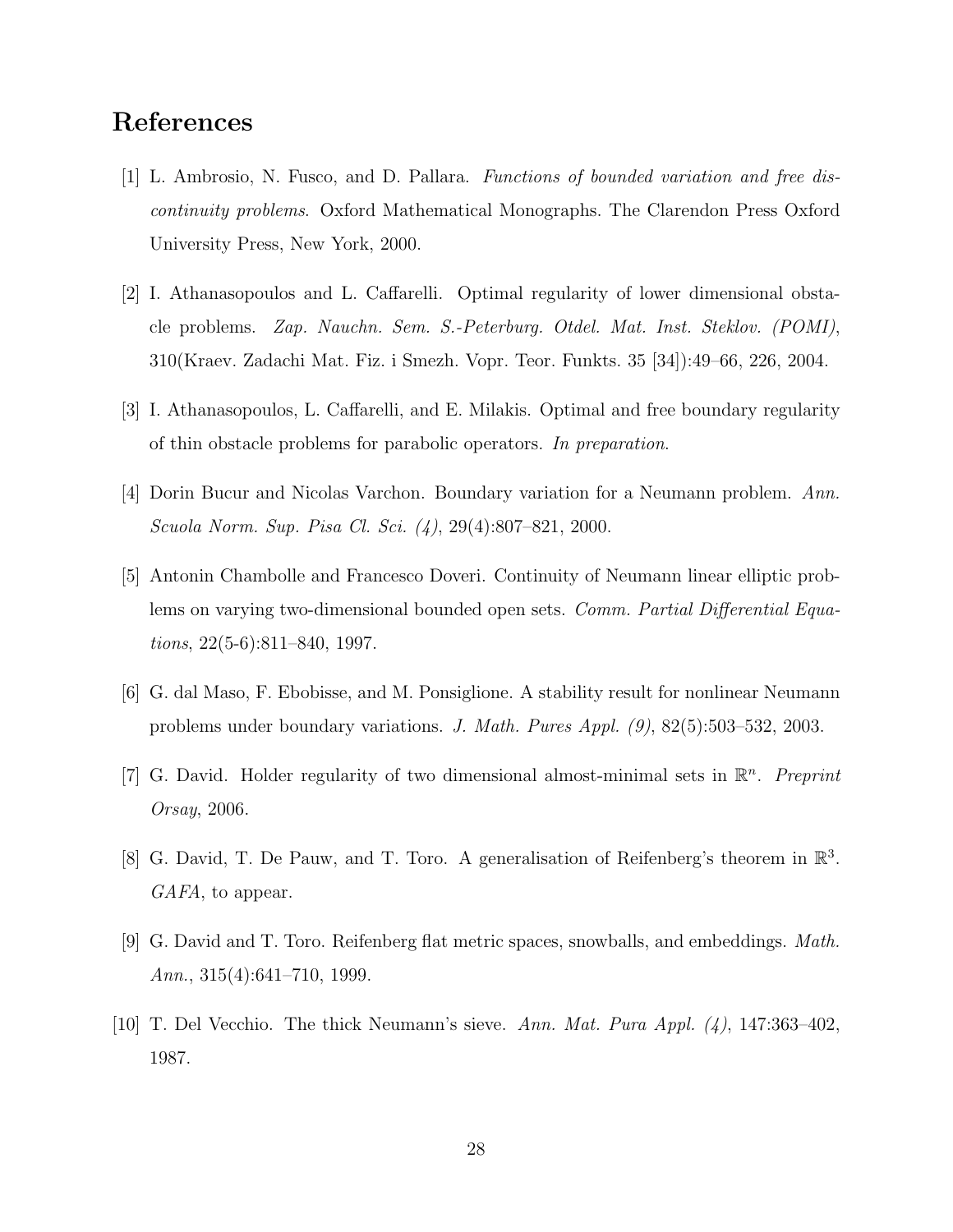- [11] I. Fonseca and N. Fusco. Regularity results for anisotropic image segmentation models. Ann. Scuola Norm. Sup. Pisa Cl. Sci. (4), 24(3):463–499, 1997.
- [12] A. Giacomini. A stability result for Neumann problems in dimension  $N \geq 3$ . J. Convex Anal.,  $11(1):41-58$ ,  $2004$ .
- [13] Peter W. Jones. Quasiconformal mappings and extendability of functions in Sobolev spaces. Acta Math., 147(1-2):71–88, 1981.
- [14] A. Lemenant. Energy improvement for energy minimizing functions in the complement of generalized reifenberg-flat sets. 2008.
- $[15]$  A. Lemenant. Sur la régularité des minimiseurs de Mumford-Shah en dimension 3 et supérieure. Thesis University Paris Sud XI, Orsay, 2008.
- [16] A Lemenant and E. Milakis. Partial regularity for minimizers of the Mumford-Shah functional with a non linear term. In preparation.
- $[17]$  J.-L. Lions. Quelques méthodes de résolution des problèmes aux limites non linéaires. Dunod, 1969.
- [18] E. Milakis and T. Toro. Divergence form operators in Reifenberg flat domains. Mathematische Zeitschrift, to appear, 2009.
- [19] F. Murat. The Neumann sieve. In Nonlinear variational problems (Isola d'Elba, 1983), volume 127 of Res. Notes in Math., pages 24–32. Pitman, Boston, MA, 1985.
- [20] E. R. Reifenberg. Solution of the Plateau Problem for m-dimensional surfaces of varying topological type.  $Acta Math., 104:1-92, 1960.$
- [21] E. S´anchez-Palencia. Boundary value problems in domains containing perforated walls. In Nonlinear partial differential equations and their applications. Collège de France Seminar, Vol. III (Paris, 1980/1981), volume 70 of Res. Notes in Math., pages 309– 325. Pitman, Boston, Mass., 1982.